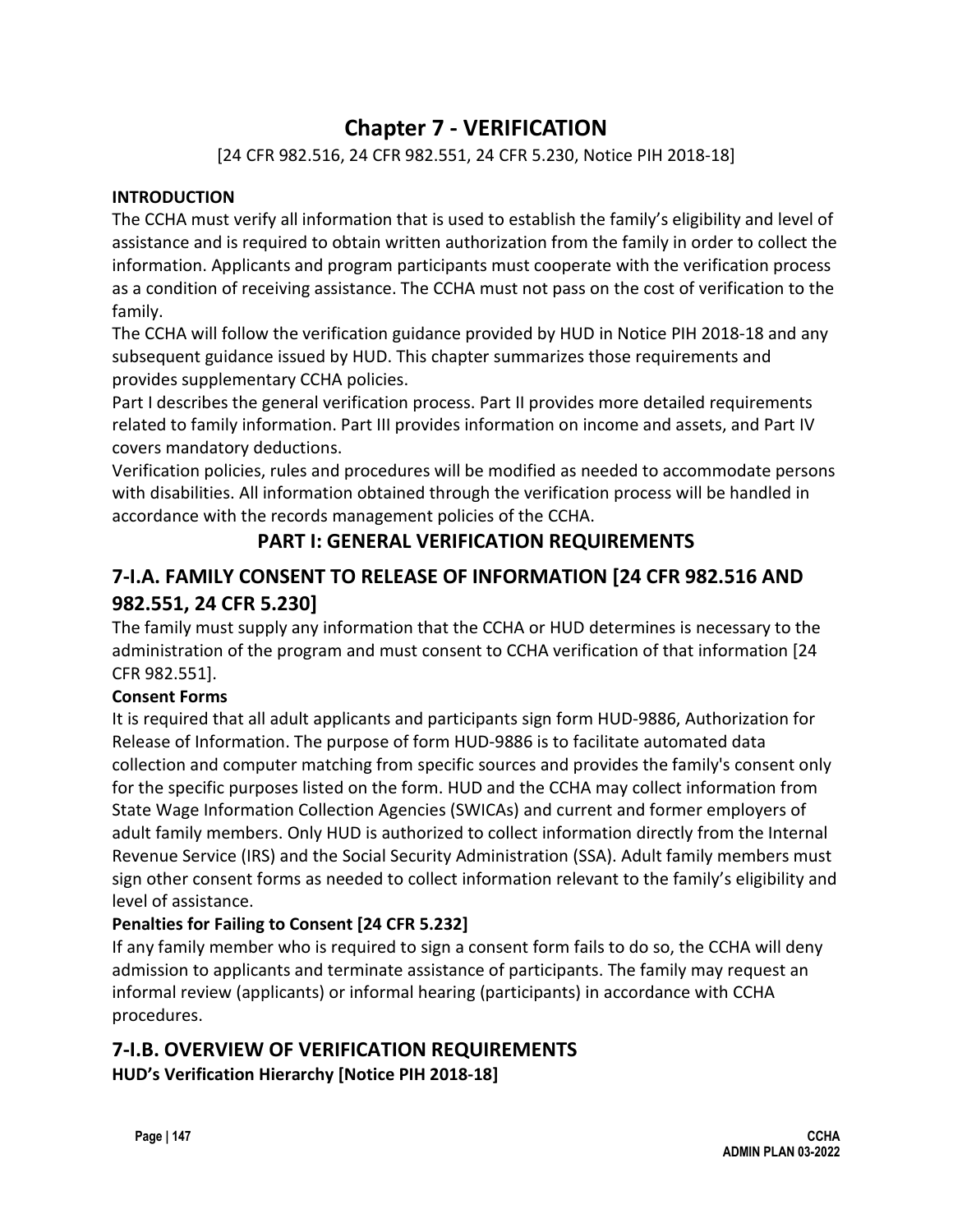HUD mandates the use of the EIV system and offers administrative guidance on the use of other methods to verify family information and specifies the circumstances in which each method will be used. In general HUD requires the CCHA to use the most reliable form of verification that is available and to document the reasons when the CCHA uses a lesser form of verification. In order of priority, the forms of verification that the CCHA will use are:

- Up-front Income Verification (UIV) using HUD's Enterprise Income Verification (EIV) system
- Up-front Income Verification (UIV) using a non-HUD system
- Written Third-Party Verification (may be provided by applicant or participant)
- Written Third-party Verification Form
- Oral Third-party Verification
- Self-Certification

Each of the verification methods is discussed in subsequent sections below.

### **Requirements for Acceptable Documents**

Any documents used for verification must be the original (not photocopies) and generally must be dated within 60 days of the CCHA request. The documents must not be damaged, altered or in any way illegible. CCHA reserves the right to challenge the validity of any document and may request additional forms for support or clarification. If anyone in the family is a person with disabilities and requires a specific accommodation in order to fully utilize our programs and services please contact the housing authority at 361-889-3300.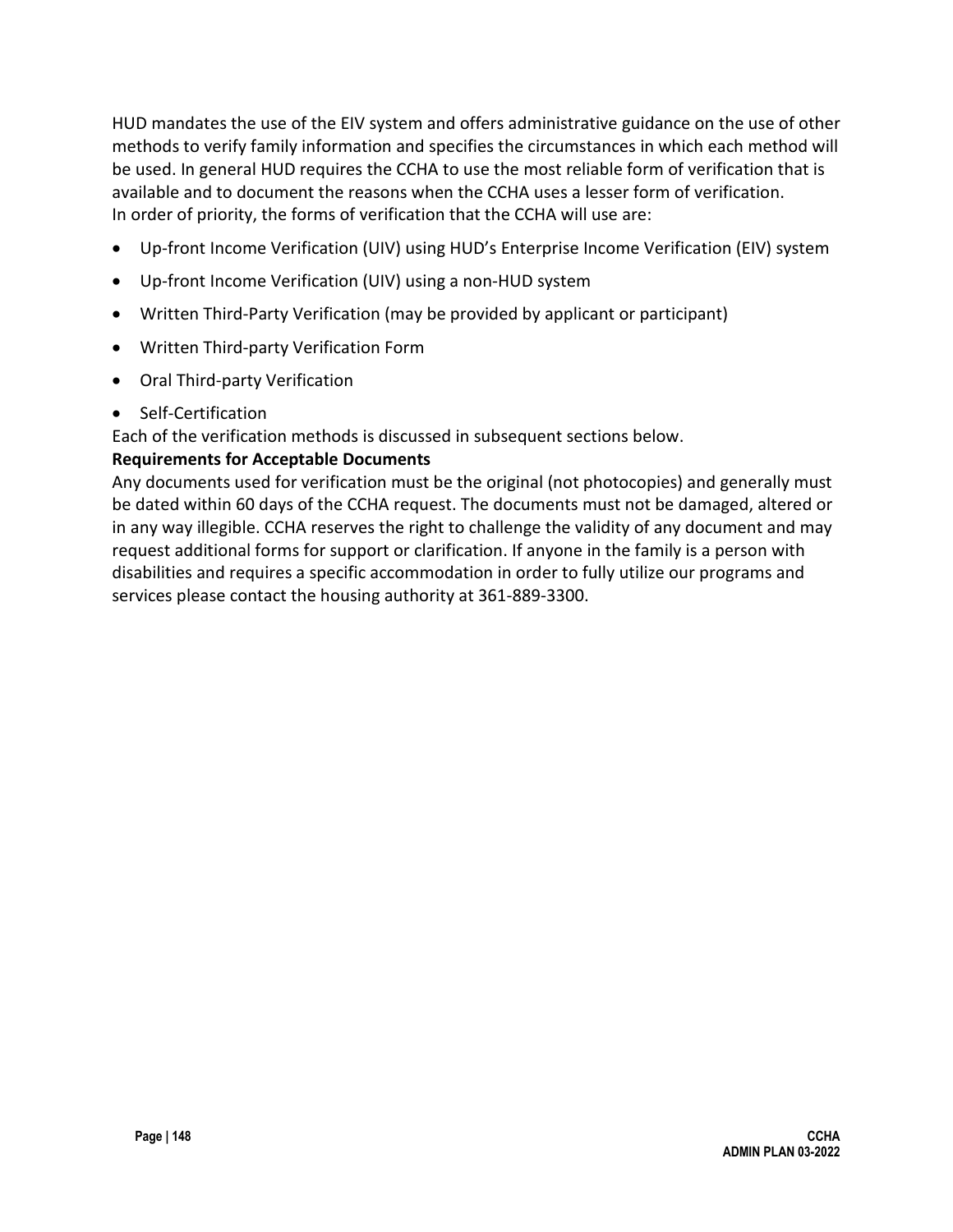#### **File Documentation**

The CCHA must document in the file how the figures used in income and rent calculations were determined. All verification attempts, information obtained, and decisions reached during the verification process will be recorded in the family's file in sufficient detail to demonstrate that the CCHA has followed all of the verification policies set forth in this plan. The record should be sufficient to enable a staff member or HUD reviewer to understand the process followed and conclusions reached.

The CCHA will document, in the family file, the following:

Reported family annual income

Value of assets

Expenses related to deductions from annual income

Other factors influencing adjusted income

When the CCHA is unable to obtain third-party verification, the CCHA will document in the family file the reason that third-party verification was not available [24 CFR 982.516(a)(2); Notice PIH 2018-18].

## **7-I.C. UP-FRONT INCOME VERIFICATION (UIV)**

Up-front income verification (UIV) refers to the CCHA 's use of the verification tools available from independent sources that maintain computerized information about earnings and benefits. UIV will be used to the extent that these systems are available to the CCHA .

There may be legitimate differences between the information provided by the family and UIVgenerated information. If the family disputes the accuracy of UIV data, no adverse action can be taken until the CCHA has independently verified the UIV information and the family has been granted an opportunity to contest any adverse findings through the informal review/hearing process of the CCHA .

See Chapter 6 for the CCHA 's policy on the use of UIV/EIV to project annual income.

### **Upfront Income Verification Using HUD's Enterprise Income Verification (EIV) System**

**(Mandatory)** CCHA s must use HUD's EIV system in its entirety as a third-party source to verify tenant employment and income information during mandatory reexaminations or recertifications of family composition and income in accordance with 24 CFR 5.236 and administrative guidance issued by HUD. The EIV system contains data showing earned income, unemployment benefits, social security benefits, and SSI benefits for participant families. The following policies apply to the use of HUD's EIV system.

#### *EIV Income and IVT Reports*

The data shown on income and income validation tool (IVT) reports is updated quarterly. Data may be between 3 and 6 months old at the time reports are generated.

The CCHA will obtain income and IVT reports for annual reexaminations on a monthly basis. Reports will be generated as part of the regular reexamination process.

Income and IVT reports will be compared to family-provided information as part of the annual reexamination process. Income reports may be used in the calculation of annual income, as described in Chapter 6-I.C. Income reports may also be used to meet the regulatory requirement for third party verification, as described above. Policies for resolving discrepancies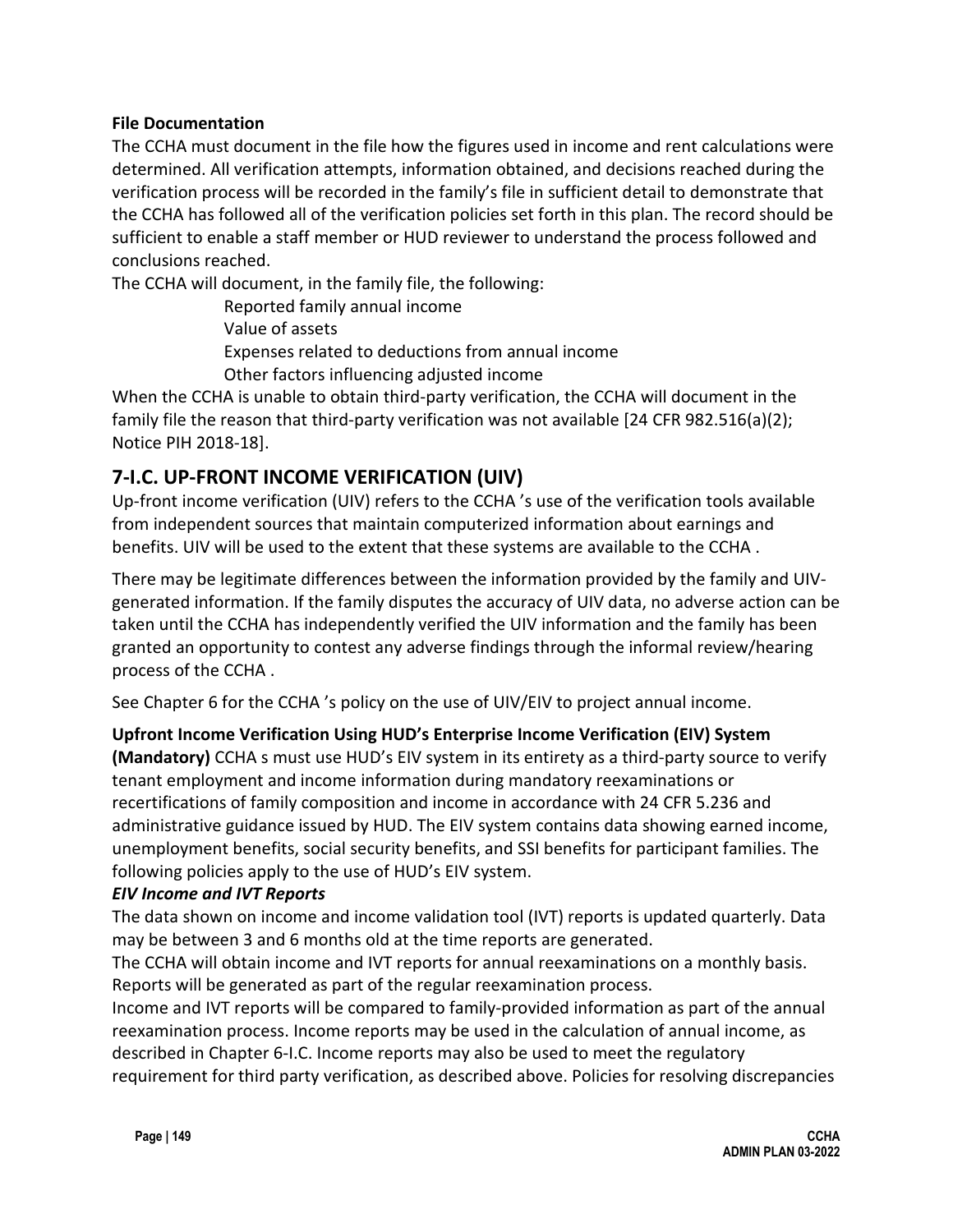between income reports and family-provided information will be resolved as described in Chapter 6-I.C. and in this chapter.

Income and IVT reports will be used in interim reexaminations to identify any discrepancies between reported income and income shown in the EIV system, and as necessary to verify earned income, and to verify and calculate unemployment benefits, Social Security and/or SSI benefits. EIV will also be used to verify that families claiming zero income are not receiving income from any of these sources.

Income and IVT reports will be retained in participant files with the applicable annual or interim reexamination documents.

When the CCHA determines through EIV reports and third-party verification that a family has concealed or under-reported income, corrective action will be taken pursuant to the policies in Chapter 14, Program Integrity.

### *EIV Identity Verification*

The EIV system verifies tenant identities against SSA records. These records are compared to PIC data for a match on social security number, name, and date of birth.

CCHA s are required to use EIV's *Identity Verification Report* on a monthly basis to improve the availability of income information in EIV [Notice PIH 2018-18].

When identity verification for a participant fails, a message will be displayed within the EIV system and no income information will be displayed.

The CCHA will identify participants whose identity verification has failed by reviewing EIV's *Identity Verification Report* on a monthly basis.

The CCHA will attempt to resolve PIC/SSA discrepancies by obtaining appropriate documentation from the participant. When the CCHA determines that discrepancies exist due to CCHA errors such as spelling errors or incorrect birth dates, the errors will be corrected promptly.

## **Upfront Income Verification Using Non-HUD Systems (Optional)**

In addition to mandatory use of the EIV system, HUD encourages CCHA s to utilize other upfront verification sources.

The CCHA will inform all applicants and participants of its use of the following UIV resources during the admission and reexamination process: HUD's EIV

## **7-I.D. THIRD-PARTY WRITTEN AND ORAL VERIFICATION**

HUD's current verification hierarchy defines two types of written third-party verification. The more preferable form, "written third-party verification," consists of an original document generated by a third-party source, which may be received directly from a third-party source or provided to the CCHA by the family. If written third-party verification is not available, the CCHA must attempt to obtain a "written third-party verification form." This is a standardized form used to collect information from a third party.

## **Written Third-Party Verification [Notice PIH 2018-18]**

Written third-party verification documents must be original and authentic and may be supplied by the family or received from a third-party source.

Examples of acceptable tenant-provided documents include, but are not limited to: pay stubs, payroll summary reports, employer notice or letters of hire and termination, SSA benefit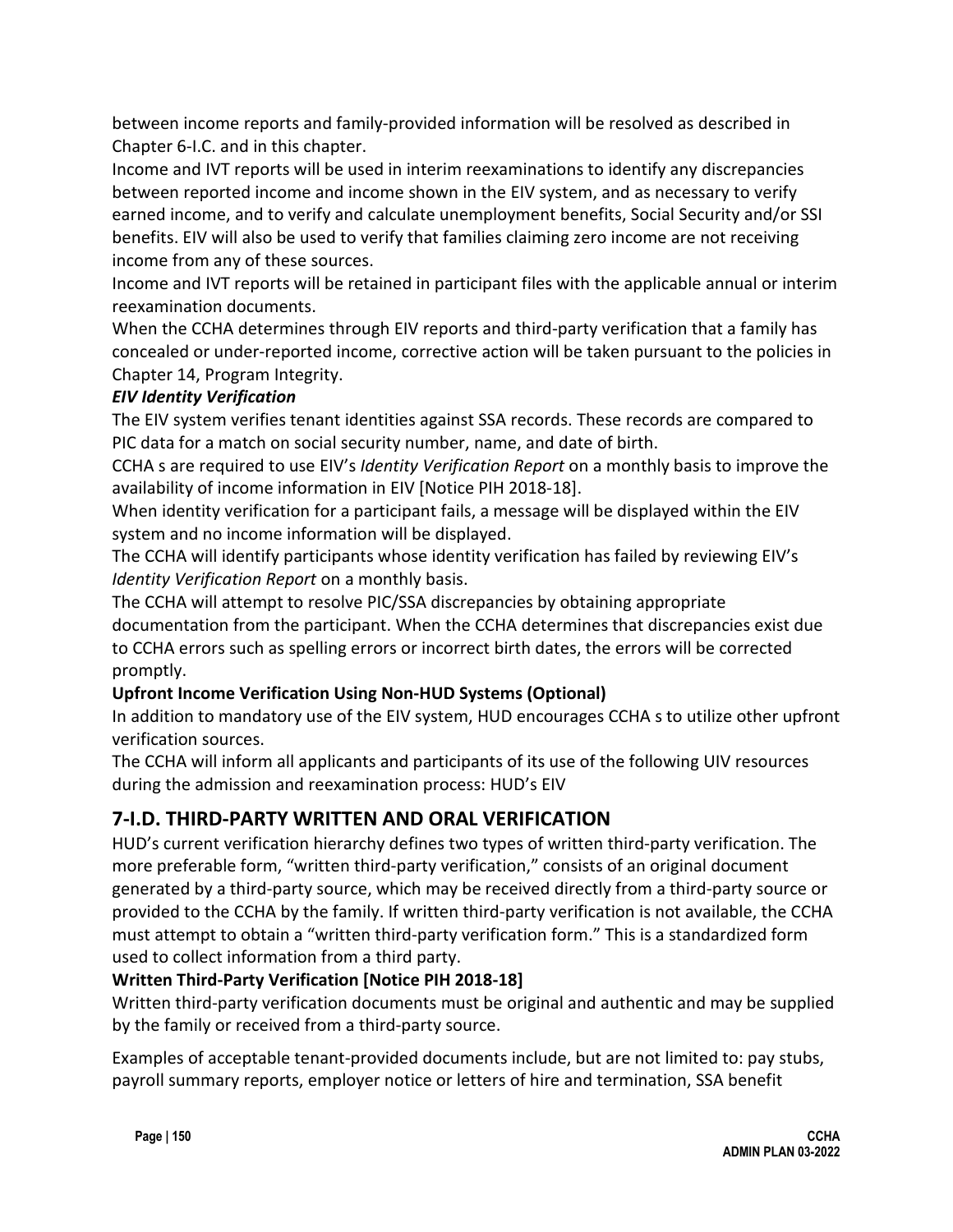verification letters, bank statements, child support payment stubs, welfare benefit letters and/or printouts, and unemployment monetary benefit notices.

The CCHA is required to obtain, at minimum, two current and consecutive pay stubs for determining annual income from wages.

The CCHA may reject documentation provided by the family if the document is not an original, if the document appears to be forged, or if the document is altered, mutilated, or illegible. Third-party documents provided by the family must be dated within 60 days of the CCHA request date.

If the CCHA determines that third-party documents provided by the family are not acceptable, the CCHA will explain the reason to the family and request additional documentation. As verification of earned income, the CCHA will require the family to provide the two most current, consecutive pay stubs. At the CCHA 's discretion, if additional paystubs are needed due to the family's circumstances (e.g., sporadic income, fluctuating schedule, etc.), the CCHA may request additional paystubs or a payroll record.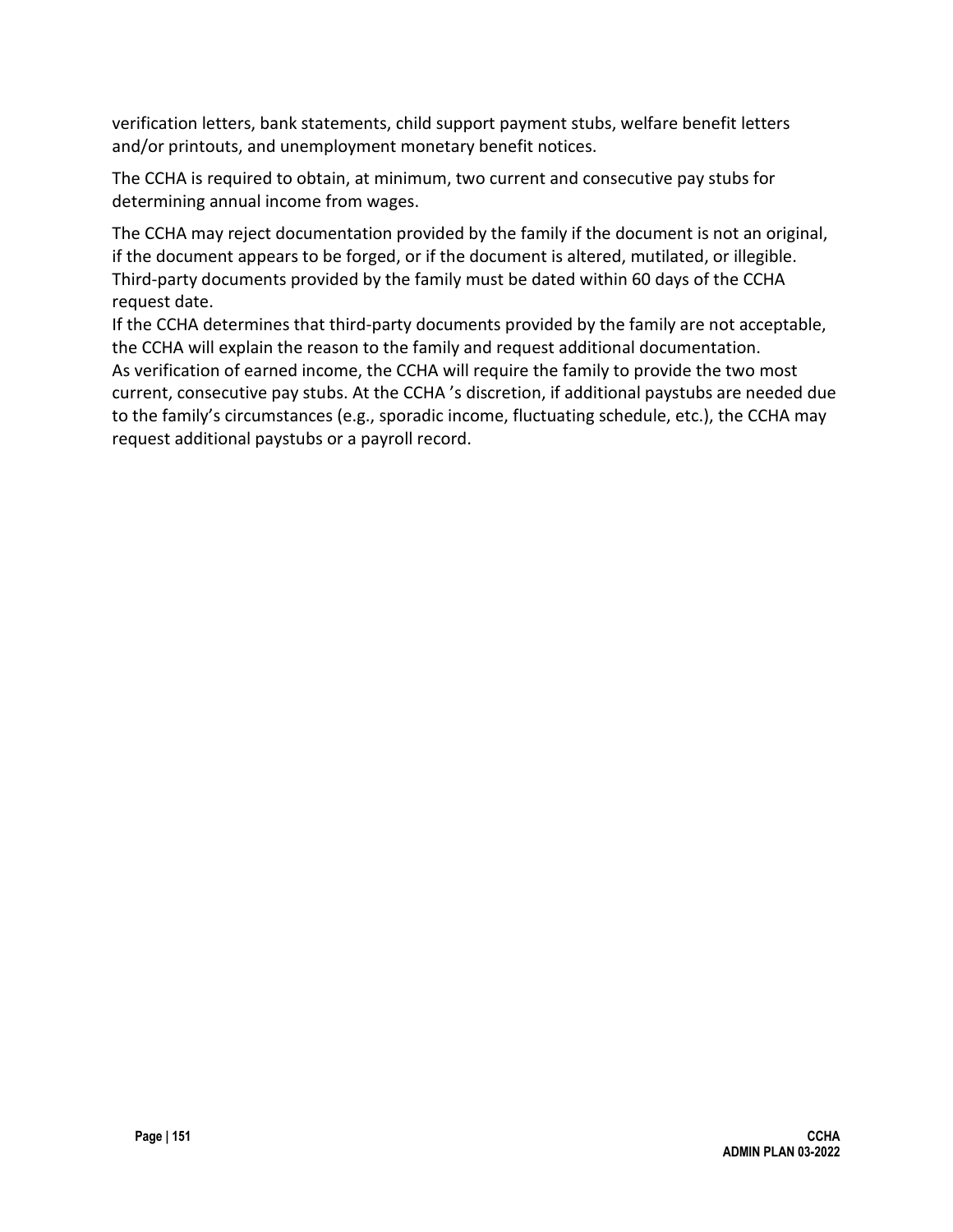### **Written Third-Party Verification Form**

When upfront verification is not available and the family is unable to provide written thirdparty documents, the CCHA must request a written third-party verification form. HUD's position is that this traditional third-party verification method presents administrative burdens and risks which may be reduced through the use of family-provided third-party documents.

CCHA s may mail, fax, or email third-party written verification form requests to third-party sources.

The CCHA will send third-party verification forms directly to the third party.

Third-party verification forms will be sent when third-party verification documents are unavailable or are rejected by the CCHA .

#### **Oral Third-Party Verification [Notice PIH 2018-18]**

For third-party oral verification, CCHA s contact sources, identified by UIV techniques or by the family, by telephone or in person.

Oral third-party verification is mandatory if neither form of written third-party verification is available.

Third-party oral verification may be used when requests for written third-party verification forms have not been returned within a reasonable time—e.g., 10 business days.

CCHA s should document in the file the date and time of the telephone call or visit, the name of the person contacted, the telephone number, as well as the information confirmed.

In collecting third-party oral verification, CCHA staff will record in the family's file the name and title of the person contacted, the date and time of the conversation (or attempt), the telephone number used, and the facts provided.

When any source responds verbally to the initial written request for verification the CCHA will accept the verbal response as oral verification but will also request that the source complete and return any verification forms that were provided.

### **When Third-Party Verification is Not Required [Notice PIH 2018-18]**

Third-party verification may not be available in all situations. HUD has acknowledged that it may not be cost-effective or reasonable to obtain third-party verification of income, assets, or expenses when these items would have a minimal impact on the family's total tenant payment. If the family cannot provide original documents, the CCHA will pay the service charge required to obtain third-party verification, unless it is not cost effective in which case a self-certification will be acceptable as the only means of verification. The cost of verification will not be passed on to the family.

The cost of postage and envelopes to obtain third-party verification of income, assets, and expenses is not an unreasonable cost [VG, p. 18].

#### *Primary Documents*

Third-party verification is not required when legal documents are the primary source, such as a birth certificate or other legal documentation of birth.

#### *Imputed Assets*

HUD permits CCHA s to accept a self-certification from a family as verification of assets disposed of for less than fair market value [HCV GB, p. 5-28].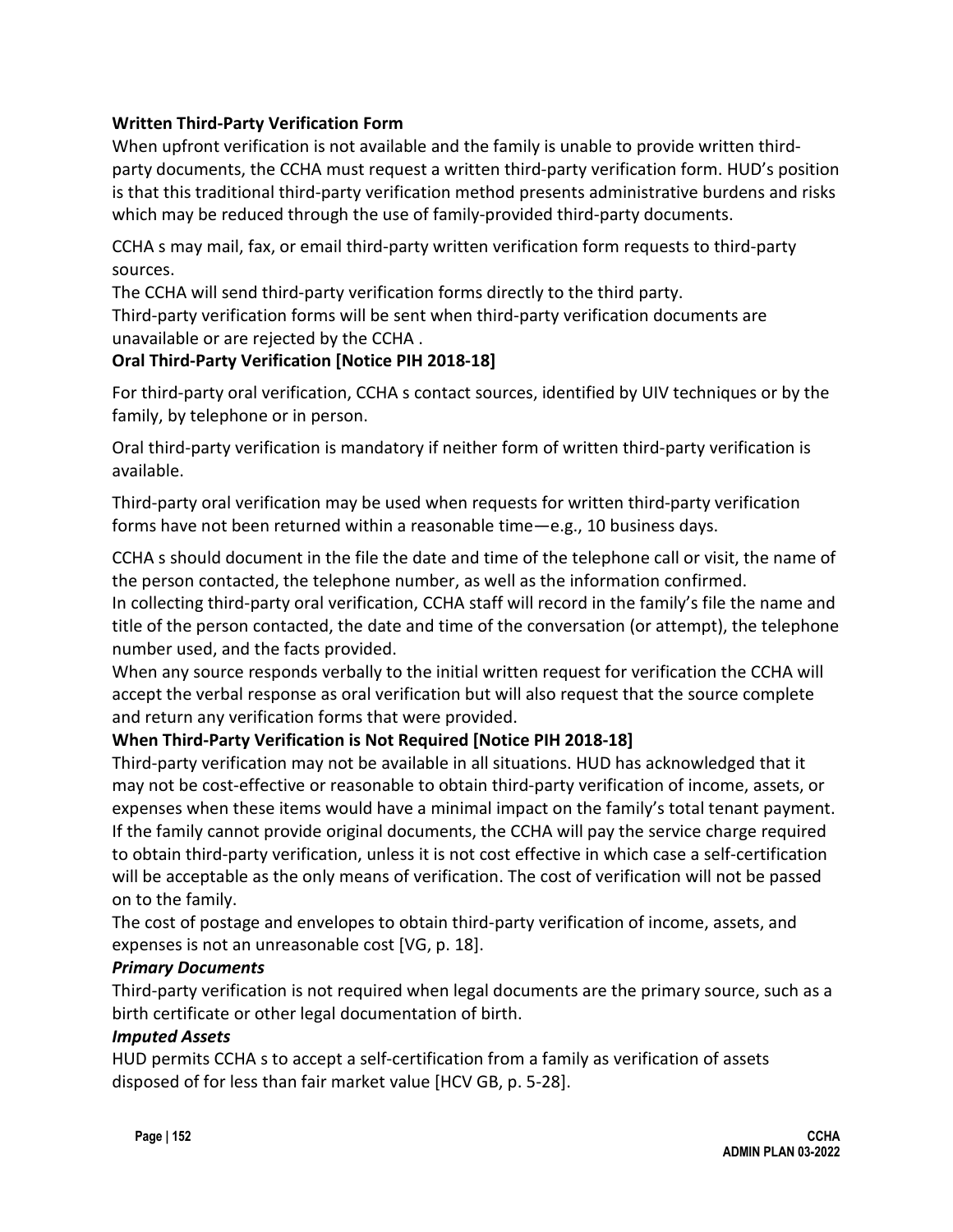The CCHA will accept a self-certification from a family as verification of assets disposed of for less than fair market value.

## *Value of Assets and Asset Income [24 CFR 982.516(a)]*

For families with net assets totaling \$5,000 or less, the CCHA may accept the family's declaration of asset value and anticipated asset income. However, the CCHA is required to obtain third-party verification of all assets regardless of the amount during the intake process and at least every three years thereafter.

For families with net assets totaling \$5,000 or less, the CCHA will accept the family's selfcertification of the value of family assets and anticipated asset income when applicable. The family's declaration must show each asset and the amount of income expected from that asset. All family members 18 years of age and older must sign the family's declaration.

The CCHA will use third-party documentation for assets as part of the intake process, whenever a family member is added to verify the individual's assets, and every three years thereafter.

### **7-I.E. SELF-CERTIFICATION**

When HUD requires third-party verification, self-certification or "tenant declaration," is used as a last resort when the CCHA is unable to obtain third-party verification.

Self-certification, however, is an acceptable form of verification when:

- A source of income is fully excluded
- Net family assets total \$5,000 or less and the CCHA has adopted a policy to accept selfcertification at annual recertification, when applicable
- The CCHA has adopted a policy to implement streamlined annual recertifications for fixed sources of income (See Chapter 11)

When the CCHA was required to obtain third-party verification but instead relies on a tenant declaration for verification of income, assets, or expenses, the family's file must be documented to explain why third-party verification was not available.

When information cannot be verified by a third party or by review of documents, family members will be required to submit self-certifications attesting to the accuracy of the information they have provided to the CCHA .

The CCHA may require a family to certify that a family member does not receive a particular type of income or benefit.

The self-certification must be made in a format acceptable to the CCHA and must be signed by the family member whose information or status is being verified. All self-certifications must be signed in the presence of a CCHA representative or CCHA notary public.

## **Part II: Verifying FAMILY INFORMATION**

## **7-II.A. VERIFICATION OF LEGAL IDENTITY**

The CCHA will require families to furnish verification of legal identity for each household member.

| <b>Verification of Legal Identity for Adults</b> | Verification of Legal Identity for Children |
|--------------------------------------------------|---------------------------------------------|
| Certificate of birth, naturalization papers      | Certificate of birth                        |
| Church issued baptismal certificate              | Adoption papers                             |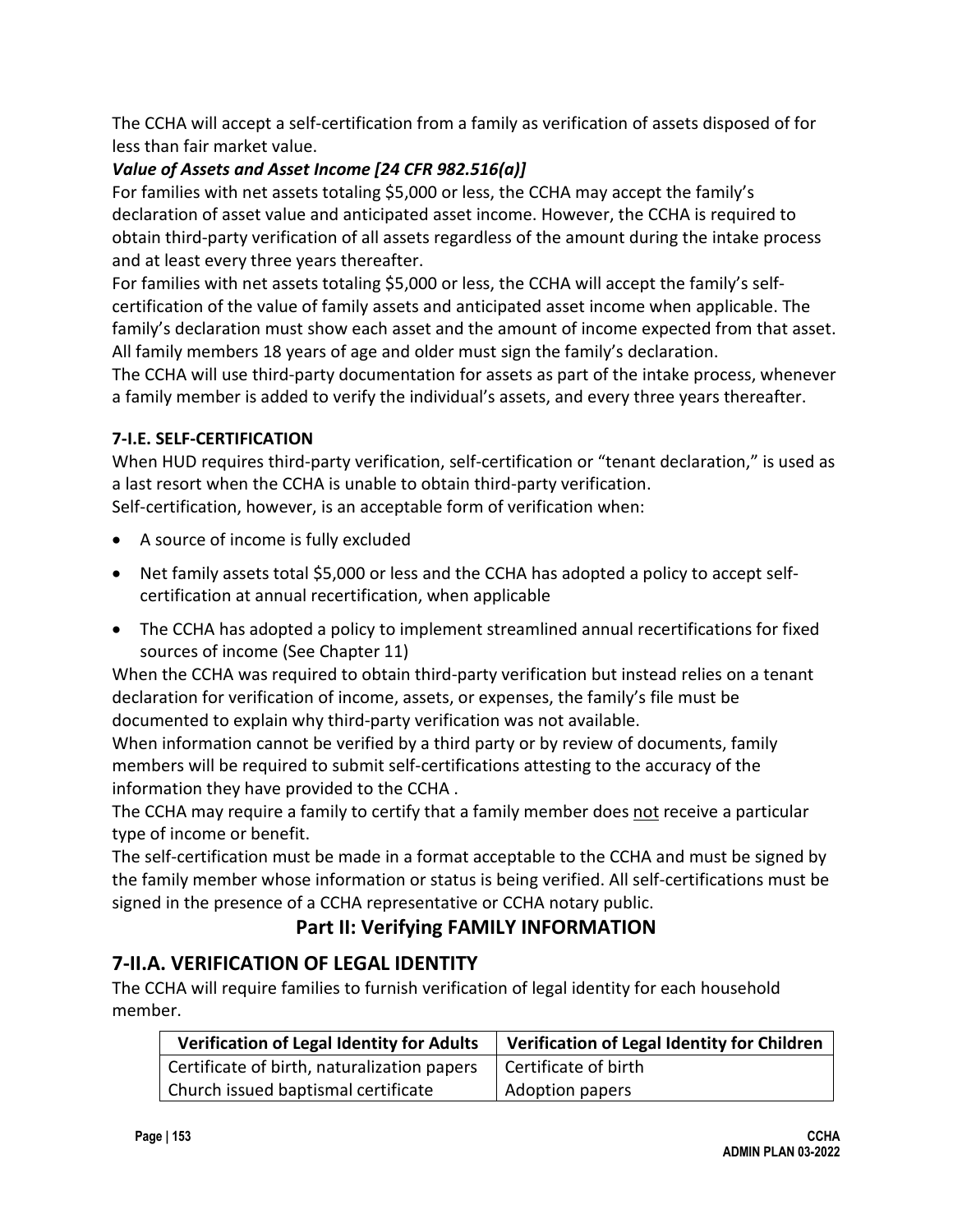| Current, valid driver's license or | Custody agreement            |
|------------------------------------|------------------------------|
| Department of Motor Vehicles       | Health and Human Services ID |
| identification card                | Certified school records     |
| U.S. military discharge (DD 214)   |                              |
| Current U.S. passport              |                              |
| Current government employer        |                              |
| dentification card with picture    |                              |

If a document submitted by a family is illegible for any reason or otherwise questionable, more than one of these documents may be required.

If none of these documents can be provided and at the CCHA 's discretion, a third party who knows the person may attest to the person's identity. The certification must be provided in a format acceptable to the CCHA and be signed in the presence of a CCHA representative or CCHA notary public.

Legal identity will be verified for all applicants at the time of eligibility determination and in cases where the CCHA has reason to doubt the identity of a person representing him or herself to be a participant.

## **7-II.B. SOCIAL SECURITY NUMBERS [24 CFR 5.216, Notice PIH 2018-24]**

The family must provide documentation of a valid social security number (SSN) for each member of the household, with the exception of individuals who do not contend eligible immigration status. Exemptions also include existing program participants who were at least 62 years of age as of January 31, 2010, and had not previously disclosed an SSN.

Note that an individual who previously declared to have eligible immigration status may not change his or her declaration for the purpose of avoiding compliance with the SSN disclosure and documentation requirements or penalties associated with noncompliance with these requirements. Nor may the head of household opt to remove a household member from the family composition for this purpose.

The CCHA must accept the following documentation as acceptable evidence of the social security number:

- An original SSN card issued by the Social Security Administration (SSA)
- An original SSA-issued document, which contains the name and SSN of the individual
- An original document issued by a federal, state, or local government agency, which contains the name and SSN of the individual

The CCHA may only reject documentation of an SSN provided by an applicant or participant if the document is not an original document or if the original document has been altered, mutilated, is illegible, or appears to be forged.

The CCHA will explain to the applicant or participant the reasons the document is not acceptable and request that the individual obtain and submit acceptable documentation of the SSN to the CCHA within 90 days.

In the case of Moderate Rehabilitation Single Room Occupancy (SRO) individuals, the required documentation must be provided within 90 calendar days from the date of admission into the program. The CCHA must grant one additional 90-day extension if it determines that the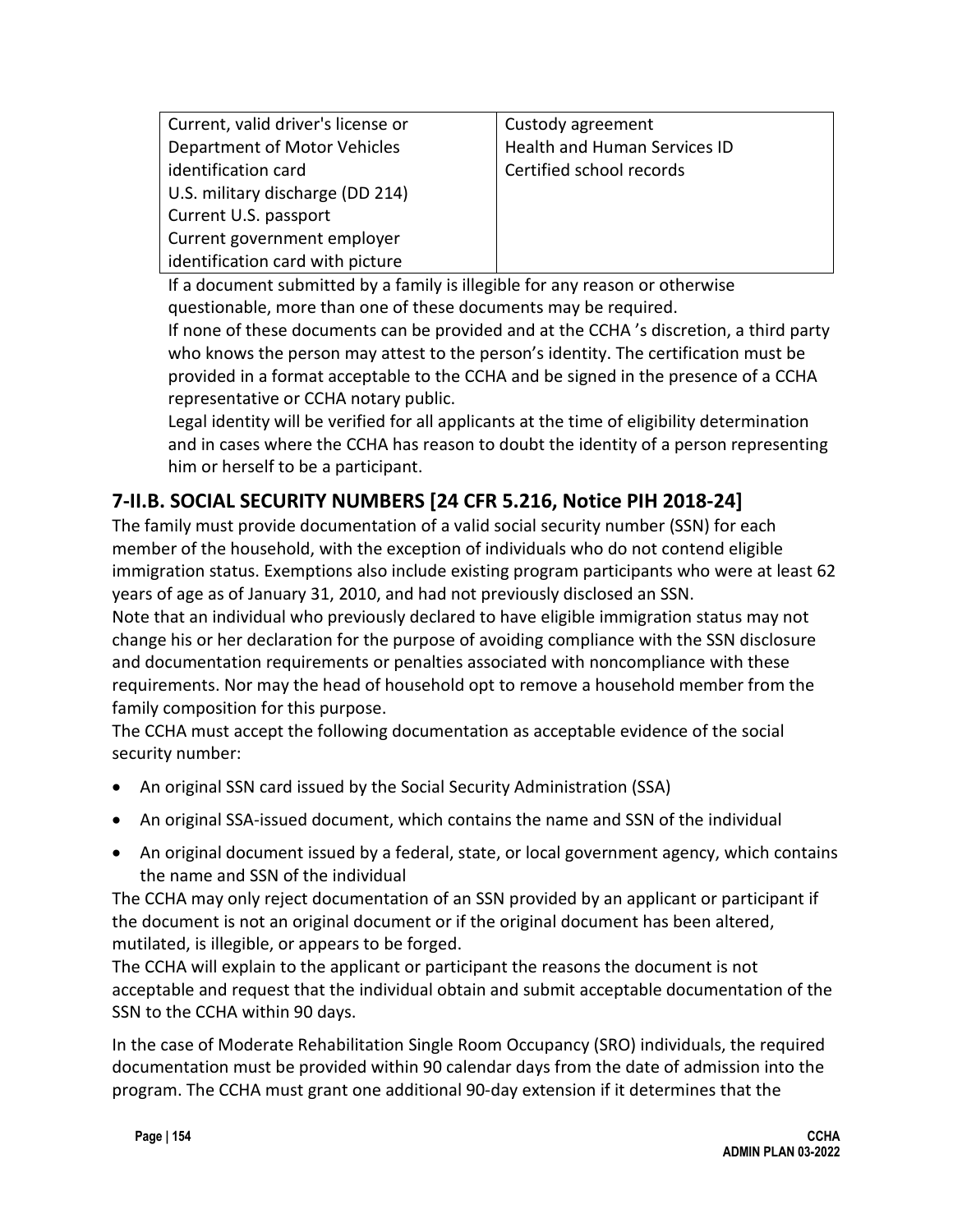applicant's failure to comply was due to circumstances that were beyond the applicant's control and could not have been reasonably foreseen.

The CCHA will grant one additional 90-day extension if needed for reasons beyond the participant's control such as delayed processing of the SSN application by the SSA, natural disaster, fire, death in the family, or other emergency. If the individual fails to comply with SSN disclosure and documentation requirements upon expiration of the provided time period, the CCHA will terminate the individual's assistance.

If an applicant family includes a child under 6 years of age who joined the household within the 6 months prior to the date of voucher issuance, an otherwise eligible family may be admitted to the program and the family must provide documentation of the child's SSN within 90 days of the effective date of the initial HAP contract. A 90-day extension will be granted if the CCHA determines that the participant's failure to comply was due to unforeseen circumstances and was outside of the participant's control.

The CCHA will grant one additional 90-day extension if needed for reasons beyond the applicant's control, such as delayed processing of the SSN application by the SSA, natural disaster, fire, death in the family, or other emergency.

When a participant requests to add a new household member who is at least 6 years of age, or who is under the age of 6 and has an SSN, the participant must provide the complete and accurate SSN assigned to each new member at the time of reexamination or recertification, in addition to the documentation required to verify it. The CCHA may not add the new household member until such documentation is provided.

When a participant requests to add a new household member who is under the age of 6 and has not been assigned an SSN, the participant must provide the SSN assigned to each new child and the required documentation within 90 calendar days of the child being added to the household. A 90-day extension will be granted if the CCHA determines that the participant's failure to comply was due to unforeseen circumstances and was outside of the participant's control. During the period the CCHA is awaiting documentation of the SSN, the child will be counted as part of the assisted household.

The CCHA will grant one additional 90-day extension if needed for reasons beyond the participant's control such as delayed processing of the SSN application by the SSA, natural disaster, fire, death in the family, or other emergency.

Social security numbers must be verified only once during continuously-assisted occupancy. The CCHA will verify each disclosed SSN by:

> Obtaining documentation from applicants and participants that is acceptable as evidence of social security numbers

Making a copy of the original documentation submitted, returning it to the individual, and retaining a copy in the file folder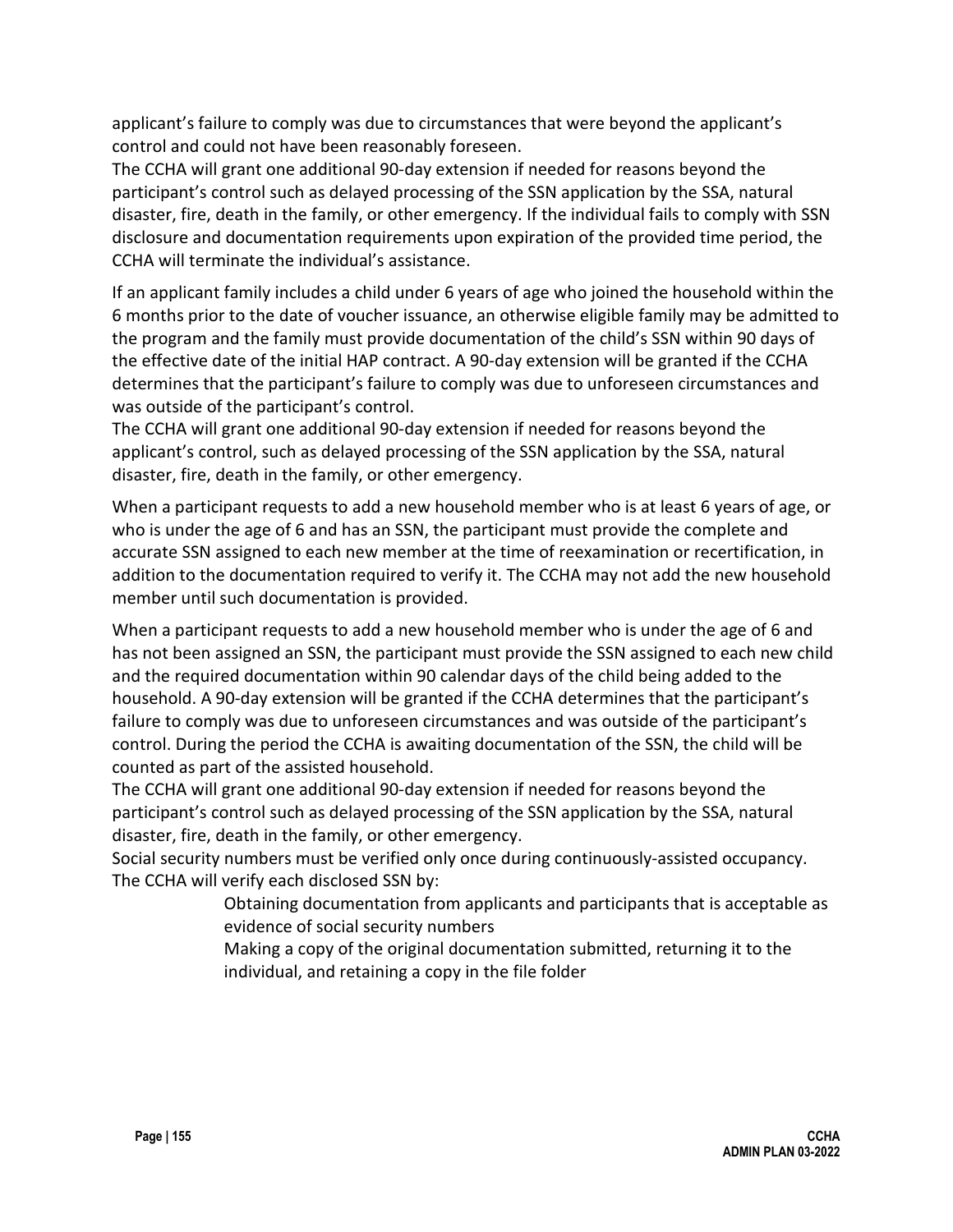Once the individual's verification status is classified as "verified," the CCHA may, at its discretion, remove and destroy copies of documentation accepted as evidence of social security numbers. The retention of the EIV Summary Report or Income Report is adequate documentation of an individual's SSN.

Once an individual's status is classified as "verified" in HUD's EIV system, the CCHA will maintain the SSN verification for the term of their tenancy.

## **7-II.C. DOCUMENTATION OF AGE**

A birth certificate or other official record of birth is the preferred form of age verification for all family members. For elderly family members an original document that provides evidence of the receipt of social security retirement benefits is acceptable.

If an official record of birth or evidence of social security retirement benefits cannot be provided, the CCHA will require the family to submit other documents that support the reported age of the family member (e.g., school records, driver's license if birth year is recorded) and to provide a self-certification.

Age must be verified only once during continuously-assisted occupancy.

## **7-II.D. FAMILY RELATIONSHIPS**

Applicants and program participants are required to identify the relationship of each household member to the head of household. Definitions of the primary household relationships are provided in the Eligibility chapter.

Family relationships are verified only to the extent necessary to determine a family's eligibility and level of assistance. Certification by the head of household normally is sufficient verification of family relationships.

### **Marriage**

Certification by the head of household is normally sufficient verification. If the CCHA has reasonable doubts about a marital relationship, the CCHA will require the family to document the marriage.

A marriage certificate generally is required to verify that a couple is married.

In the case of a common law marriage, the couple must demonstrate that they hold themselves to be married (e.g., by telling the community they are married, calling each other husband and wife, using the same last name, filing joint income tax returns).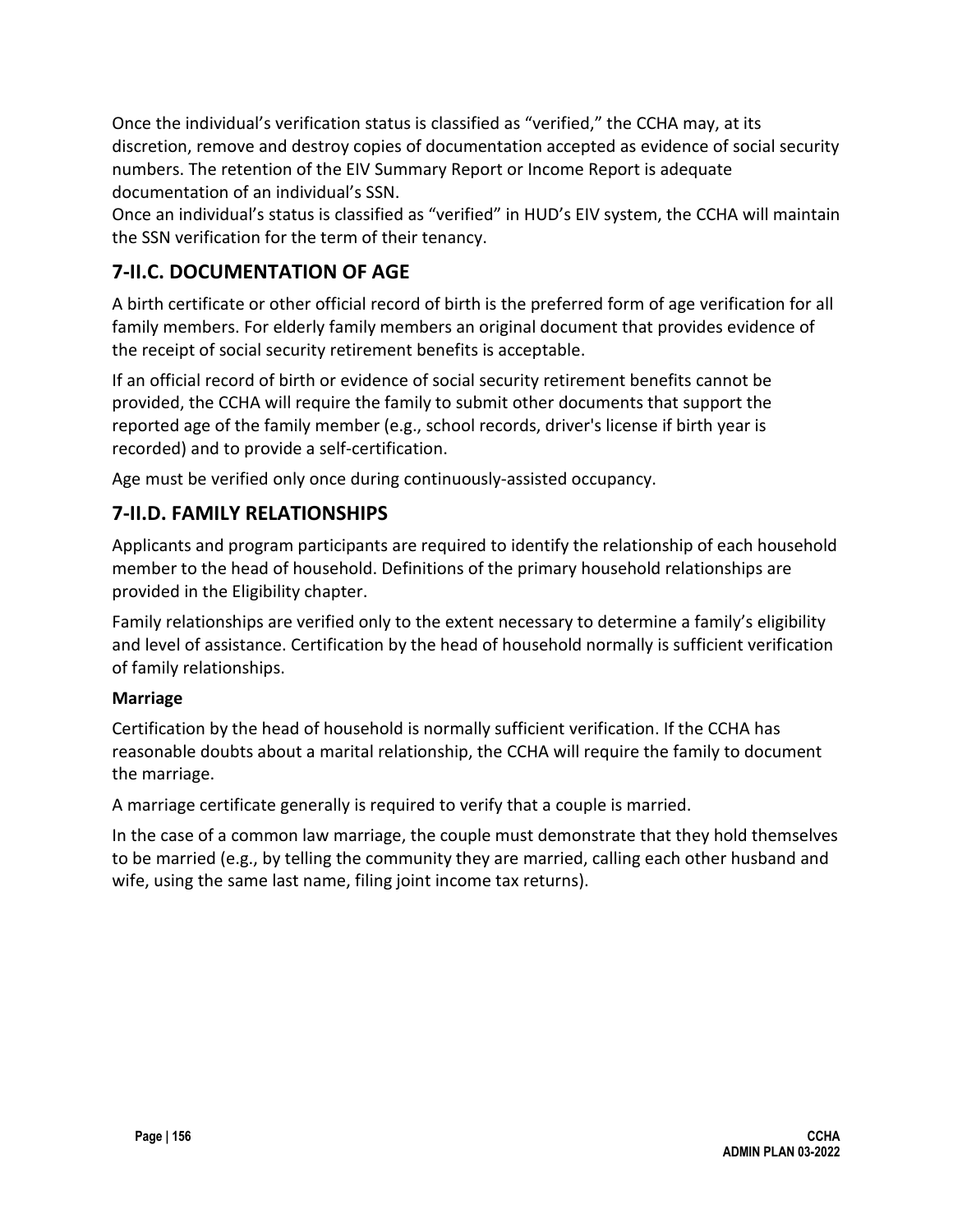### **Separation or Divorce**

Certification by the head of household is normally sufficient verification. If the CCHA has reasonable doubts about a separation or divorce, the CCHA will require the family to provide documentation of the divorce or separation.

A certified copy of a divorce decree, signed by a court officer, is required to document that a couple is divorced.

A copy of a court-ordered maintenance or other court record is required to document a separation.

If no court document is available, documentation from a community-based agency will be accepted.

#### **Absence of Adult Member**

If an adult member who was formerly a member of the household is reported to be permanently absent, the family must provide evidence to support that the person is no longer a member of the family (e.g., documentation of another address at which the person resides such as a lease or utility bill).

#### **Foster Children and Foster Adults**

Third-party verification from the state or local government agency responsible for the placement of the individual with the family is required.

## **7-II.E. VERIFICATION OF STUDENT STATUS**

#### **General Requirements**

The CCHA requires families to provide information about the student status of all students who are 18 years of age or older. This information will be verified only if:

> The family reports full-time student status for an adult other than the head, spouse, or cohead.

The family reports child care expenses to enable a family member to further his or her education.

The family includes a student enrolled in an *institution of higher education.*

### **Restrictions on Assistance to Students Enrolled in Institutions of Higher Education**

This section applies only to students who are seeking assistance on their own, separately from their parents. It does not apply to students residing with parents who are seeking or receiving HCV assistance.

In accordance with the verification hierarchy described in section 7-1.B, the CCHA will determine whether the student is exempt from the restrictions in 24 CFR 5.612 by verifying any one of the following exemption criteria:

> The student is enrolled at an educational institution that does not meet the definition of *institution of higher education* in the Higher Education Act of 1965 (see section Exhibit 3-2).

The student is at least 24 years old.

The student is a veteran, as defined in section 3-II.E.

The student is married.

The student has at least one dependent child, as defined in section 3-II.E.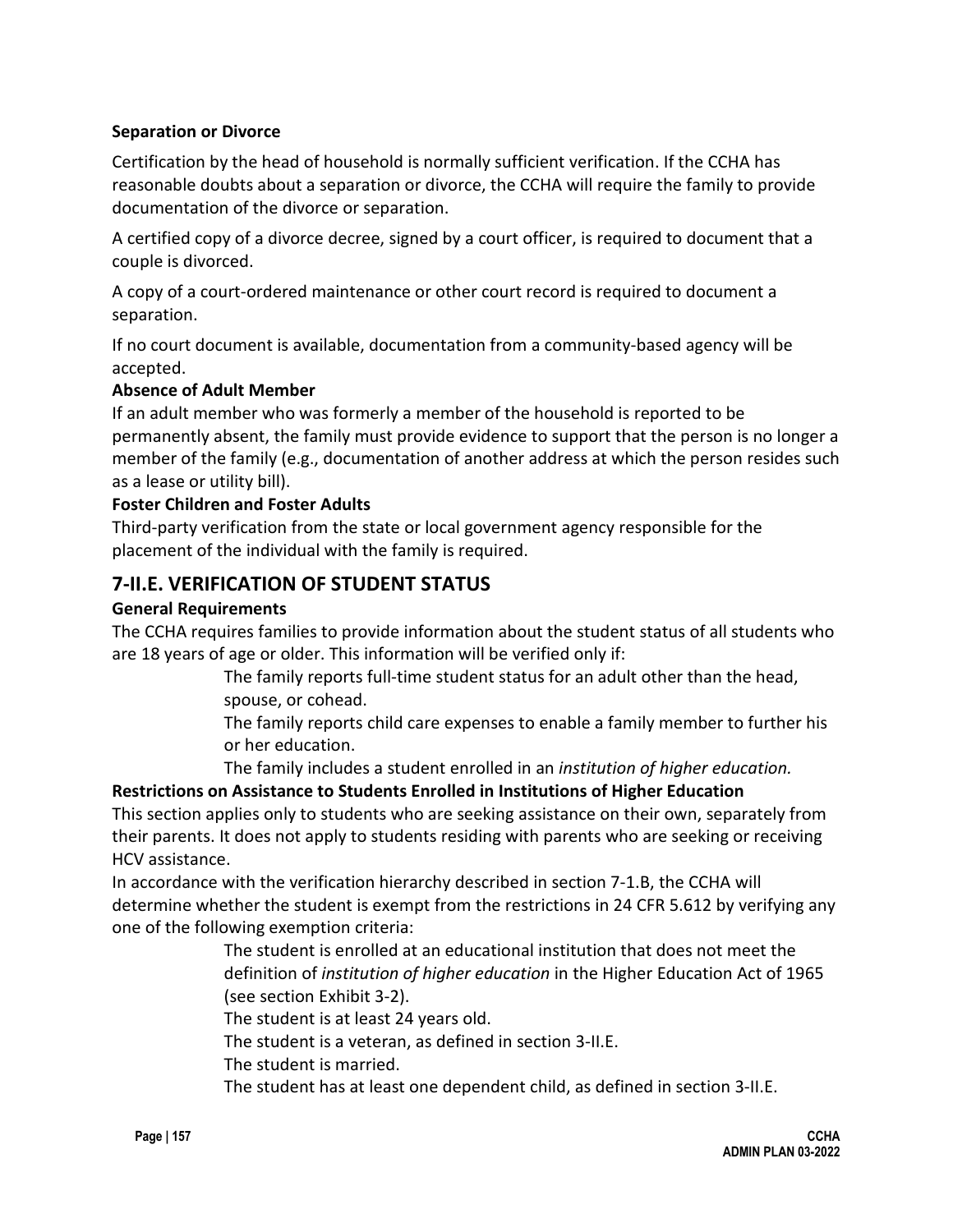The student is a person with disabilities, as defined in section 3-II.E, and was receiving assistance prior to November 30, 2005.

If the CCHA cannot verify at least one of these exemption criteria, the CCHA will conclude that the student is subject to the restrictions on assistance at 24 CFR 5.612. In addition to verifying the student's income eligibility, the CCHA will then proceed to verify either the student's parents' income eligibility (see section 7-III.J) or the student's independence from his/her parents (see below).

### *Independent Student*

The CCHA will verify a student's independence from his/her parents to determine that the student's parents' income is not relevant for determining the student's eligibility by doing all of the following:

Either reviewing and verifying previous address information to determine whether the student has established a household separate from his/her parents for at least one year, or reviewing and verifying documentation relevant to determining whether the student meets the U.S. Department of Education's definition of *independent student* (see section 3-II.E)

Reviewing the student's prior year income tax returns to verify the student is independent or verifying the student meets the U.S. Department of Education's definition of *independent student* (see section 3-II.E)

Requesting and obtaining written certification directly from the student's parents identifying the amount of support they will be providing to the student, even if the amount of support is \$0, except in cases in which the CCHA determines that the student is a *vulnerable youth* (see section 3-II.E)

## **7-II.F. DOCUMENTATION OF DISABILITY**

The CCHA must verify the existence of a disability in order to allow certain income disallowances and deductions from income. The CCHA is not permitted to inquire about the nature or extent of a person's disability [24 CFR 100.202(c)]. The CCHA may not inquire about a person's diagnosis or details of treatment for a disability or medical condition. If the CCHA receives a verification document that provides such information, the CCHA will not place this information in the tenant file. Under no circumstances will the CCHA request a participant's medical record(s). For more information on health care privacy laws, see the Department of Health and Human Services' website at http://www.hhs.gov/ocr/privacy/. The above cited regulation does not prohibit the following inquiries, provided these inquiries are made of all applicants, whether or not they are persons with disabilities [VG, p. 24]:

- Inquiry into an applicant's ability to meet the requirements of ownership or tenancy
- Inquiry to determine whether an applicant is qualified for a dwelling available only to persons with disabilities or to persons with a particular type of disability
- Inquiry to determine whether an applicant for a dwelling is qualified for a priority available to persons with disabilities or to persons with a particular type of disability
- Inquiring whether an applicant for a dwelling is a current illegal abuser or addict of a controlled substance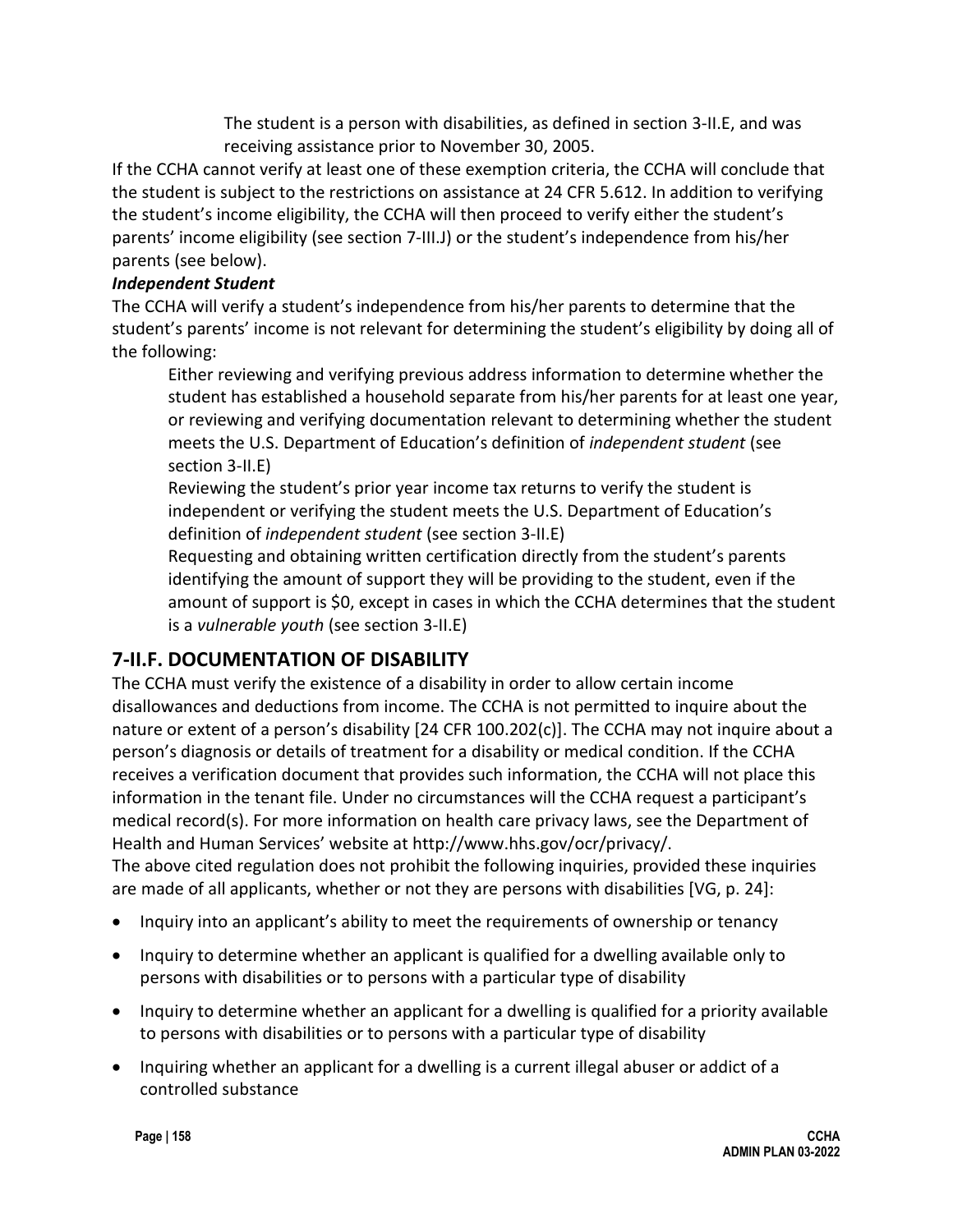• Inquiring whether an applicant has been convicted of the illegal manufacture or distribution of a controlled substance

### **Family Members Receiving SSA Disability Benefits**

Verification of the receipt of disability benefits from the Social Security Administration (SSA) is sufficient verification of disability for the purpose of qualifying for waiting list preferences (if applicable) or certain income disallowances and deductions [VG, p. 23].

For family members claiming disability who receive disability benefits from the SSA, the CCHA will attempt to obtain information about disability benefits through the HUD Enterprise Income Verification (EIV) system. If documentation from HUD's EIV System is not available, the CCHA will request a current (dated within the last 60 days) SSA benefit verification letter from each family member claiming disability status. If the family is unable to provide the document(s), the CCHA will ask the family to request a benefit verification letter by either calling SSA at 1-800- 772-1213, or by requesting it from [www.ssa.gov.](http://www.ssa.gov/) Once the applicant or participant receives the benefit verification letter they will be required to provide it to the CCHA .

### **Family Members Not Receiving SSA Disability Benefits**

Receipt of veteran's disability benefits, worker's compensation, or other non-SSA benefits based on the individual's claimed disability are not sufficient verification that the individual meets HUD's definition of disability in 24 CFR 5.403.

For family members claiming disability who do not receive disability benefits from the SSA, a knowledgeable professional must provide third-party verification that the family member meets the HUD definition of disability. See the Eligibility chapter for the HUD definition of disability. The knowledgeable professional will verify whether the family member does or does not meet the HUD definition.

### **7-II.G. CITIZENSHIP OR ELIGIBLE IMMIGRATION STATUS [24 CFR 5.508] Overview**

Housing assistance is not available to persons who are not citizens, nationals, or eligible immigrants. Prorated assistance is provided for "mixed families" containing both eligible and ineligible persons. A detailed discussion of eligibility requirements is in the Eligibility chapter. This verifications chapter discusses HUD and CCHA verification requirements related to citizenship status.

The family must provide a certification that identifies each family member as a U.S. citizen, a U.S. national, an eligible noncitizen or an ineligible noncitizen and submit the documents discussed below for each family member. Once eligibility to receive assistance has been verified for an individual it need not be collected or verified again during continuously-assisted occupancy. [24 CFR 5.508(g)(5)]

### **U.S. Citizens and Nationals**

HUD requires a declaration for each family member who claims to be a U.S. citizen or national. The declaration must be signed personally by any family member 18 or older and by a guardian for minors.

The CCHA may request verification of the declaration by requiring presentation of a birth certificate, United States passport or other appropriate documentation.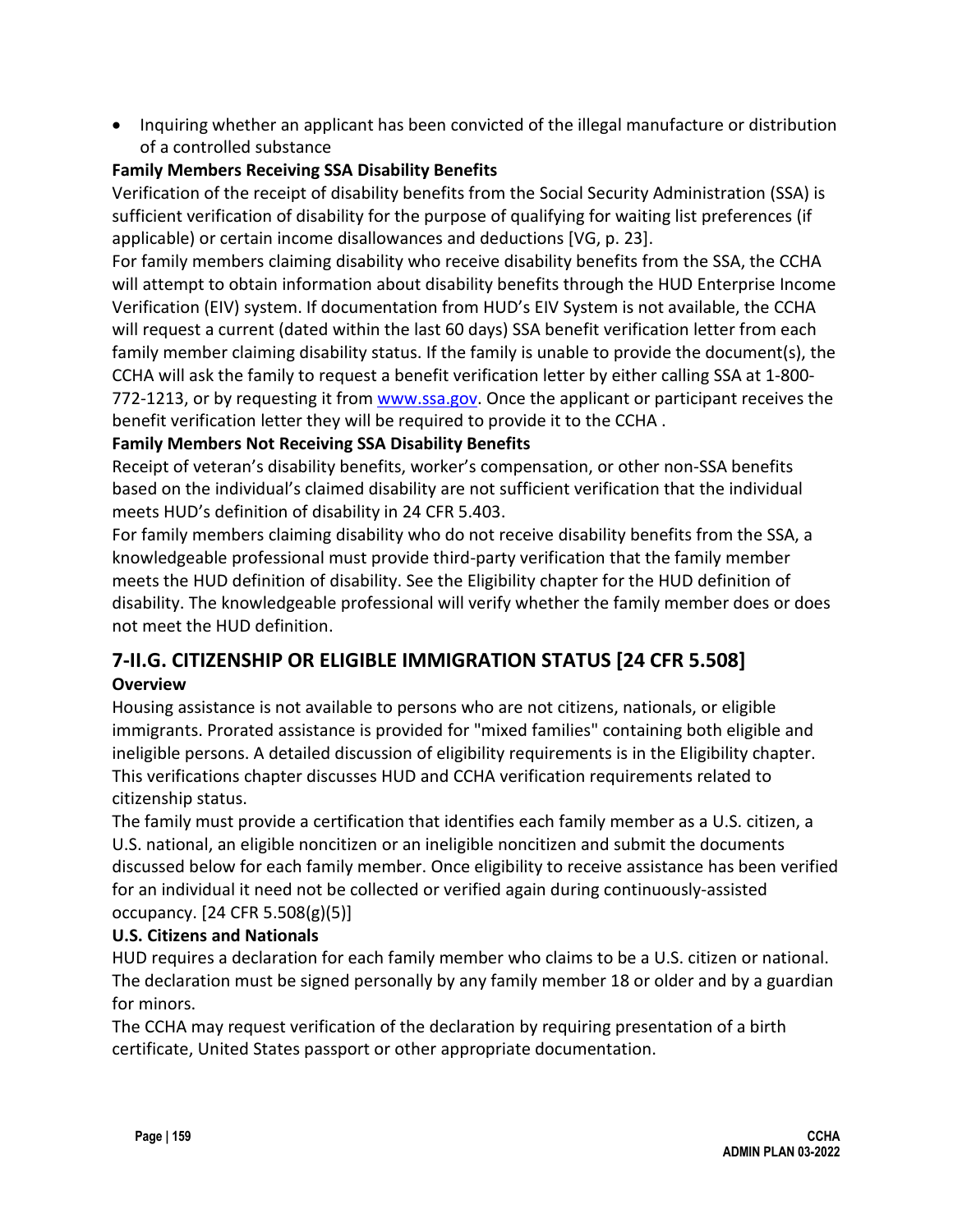Family members who claim U.S. citizenship or national status will not be required to provide additional documentation unless the CCHA receives information indicating that an individual's declaration may not be accurate.

### **Eligible Immigrants**

### *Documents Required*

All family members claiming eligible immigration status must declare their status in the same manner as U.S. citizens and nationals.

The documentation required for eligible noncitizens varies depending upon factors such as the date the person entered the U.S., the conditions under which eligible immigration status has been granted, age, and the date on which the family began receiving HUD-funded assistance. Exhibit 7-1 at the end of this chapter summarizes documents family members must provide. **CCHA Verification** [HCV GB, pp. 5-3 and 5-7]

For family members age 62 or older who claim to be eligible immigrants, proof of age is required in the manner described in 7-II.C. of this plan. No further verification of eligible immigration status is required.

For family members under the age of 62 who claim to be eligible immigrants, the CCHA must verify immigration status with the United States Citizenship and Immigration Services (USCIS). The CCHA will follow all USCIS protocols for verification of eligible immigration status.

## **7-II.H. VERIFICATION OF PREFERENCE STATUS**

The CCHA must verify any preferences claimed by an applicant that determined placement on the waiting list.

### **INVOLUNTARY DISPLACEMENT**

This preference is offered to families that are displaced due to Natural Disaster or Government Action. Verified in writing by local, state, or federal authorities within the last 6 months. **HOMELESS** 

This preference is offered to applicants who lack stable, safe, and adequate housing. To qualify for this preference, CCHA will require: 1. Referral letter from CCHA homeless provider, 2. Certification from shelter that the family is homeless, 3. Letter from institution where family is exiting (90 days or less), 4. Letter from federal, state, or local police, court records, or certification from agency that provide VAWA assistance.

### **RESIDENCY**

An applicant shall qualify for the residency local preference if the applicant lives, works, or has been hired to work or is attending school within the Corpus Christ Housing Authority jurisdiction. Applicants who reside in the City of Corpus Christi receive preference over applicants who reside outside of the City of Corpus Christi. Verification of this local preference by an applicant must clearly identify residency, employment, impending employment, or schooling with the service jurisdiction of the Housing Authority.

### **MAINSTREAM**

Applicants must have a household member who is a non-elderly person  $(18 - 61$  years of age) with disabilities and who is –

(1).Transitioning out of institutional or other segregated setting,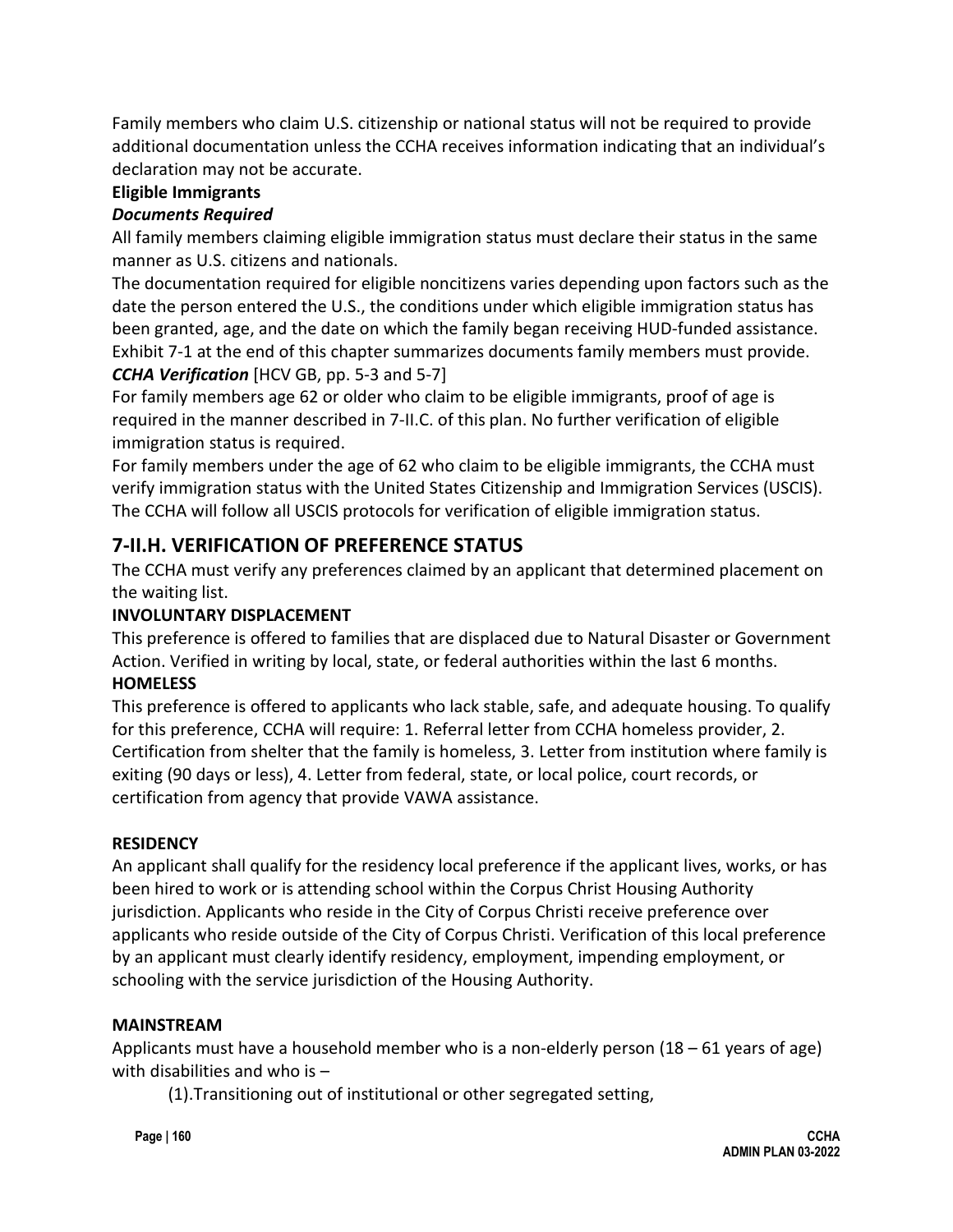(2).At serious risk of institutionalization, (3).Homeless, (4).At risk of becoming homeless

Verified by birth certificate, and 1. Referral letter from CCHA homeless provider, 2. Certification from shelter that the family is homeless, 3. Letter from institution where family is exiting (90 days or less), 4. Letter from federal, state, or local police, court records, or certification from agency that provide VAWA assistance.

## **ELDERLY**

This preference is offered to applicants with a Head/Spouse/Co-Head who are 62 years of age or older. Verified with applicant provided birth certificate.

### **DISABLED**

This preference is offered to applicants with a Head/Spouse/Co-head who are disabled as defined by HUD definition. Verified with through Social Security Administration, or with the applicant provided "licensed professional".

### **VETERANS**

This preference is offered to Veteran families. CCHA defines a "veteran" as a Head of Household that was honourably or generally discharged or who is currently on active duty with the following branches of service: Army, Navy, Air Force, Marines, Coast Guard and the National Guard (if deployed during war). This definition also includes the spouse of a veteran who is currently on active duty, or the widow of a veteran who was killed in action. Verified using DD214.

## **WAITING LIST TIME ADJUSTMENT**

CCHA will give preference to applicants of 5 points each year they are on the waiting list. System automatically verified against application date

### **WORKING FAMILIES**

This preference is offered to all working families. To qualify for this preference the head, cohead, or spouse must be working at least 30 hours per week at the State's minimum wage, or more, for the period of twelve consecutive months prior to admission, at the time of eligibility determination. To qualify for the preference:

(1).Head, co-head, or Sole Member must be working at least 30 hours per week at the State's minimum wage. Verification furnished by employment verification.

## **PART III: Verifying Income AND ASSETS**

Chapter 6, Part I of this plan describes in detail the types of income that are included and excluded and how assets and income from assets are handled. Any assets and income reported by the family must be verified. This part provides CCHA policies that supplement the general verification procedures specified in Part I of this chapter.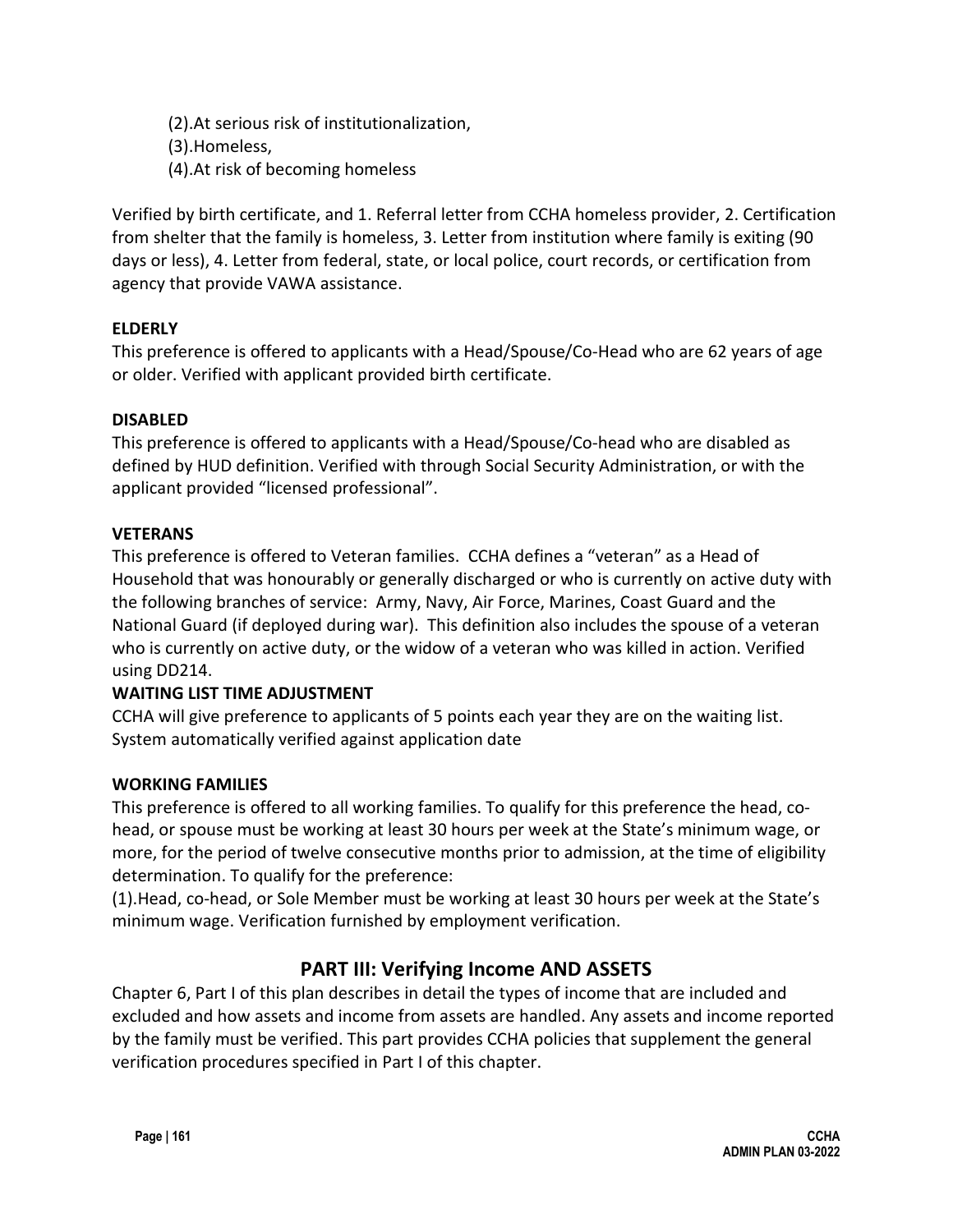## **7-III.A. EARNED INCOME**

## **Tips**

Unless tip income is included in a family member's W-2 by the employer, persons who work in industries where tips are standard will be required to sign a certified estimate of tips received for the prior year and tips anticipated to be received in the coming year.

### **Wages**

For wages other than tips, the family must provide original consecutive check stubs, covering the past 60-days (4 check stubs).

## **7-III.B. BUSINESS AND SELF EMPLOYMENT INCOME**

Business owners and self-employed persons will be required to provide:

An audited financial statement for the previous fiscal year if an audit was conducted. If an audit was not conducted, a statement of income and expenses must be submitted and the business owner or self-employed person must certify to its accuracy. All schedules completed for filing federal and local taxes in the preceding year. If accelerated depreciation was used on the tax return or financial statement, an accountant's calculation of depreciation expense, computed using straight-line depreciation rules.

The CCHA will provide a format for any person who is unable to provide such a statement to record income and expenses for the coming year. The business owner/self-employed person will be required to submit the information requested and to certify to its accuracy at all future reexaminations.

At any reexamination the CCHA may request documents that support submitted financial statements such as manifests, appointment books, cash books, or bank statements. If a family member has been self-employed less than three (3) months, the CCHA will accept the family member's certified estimate of income and schedule an interim reexamination in three (3) months. If the family member has been self-employed for three (3) to twelve (12) months the CCHA will require the family to provide documentation of income and expenses for this period and use that information to project income.

## **7-III.C. PERIODIC PAYMENTS AND PAYMENTS IN LIEU OF EARNINGS**

For policies governing streamlined income determinations for fixed sources of income, please see Chapter 11.

## **Social Security/SSI Benefits**

To verify the SS/SSI benefits of applicants, the CCHA will request a current (dated within the last 60 days) SSA benefit verification letter from each family member that receives social security benefits. If the family is unable to provide the document(s), the CCHA will [help](http://help/) the applicant request a benefit verification letter from SSA's Web site at [www.ssa.gov](http://www.ssa.gov/) or ask the family to request one by calling SSA at

1-800-772-1213. Once the applicant has received the benefit verification letter they will be required to provide it to the CCHA .

To verify the SS/SSI benefits of participants, the CCHA will obtain information about social security/SSI benefits through the HUD EIV System, and confirm with the participant(s) that the current listed benefit amount is correct. If the participant disputes the EIV-reported benefit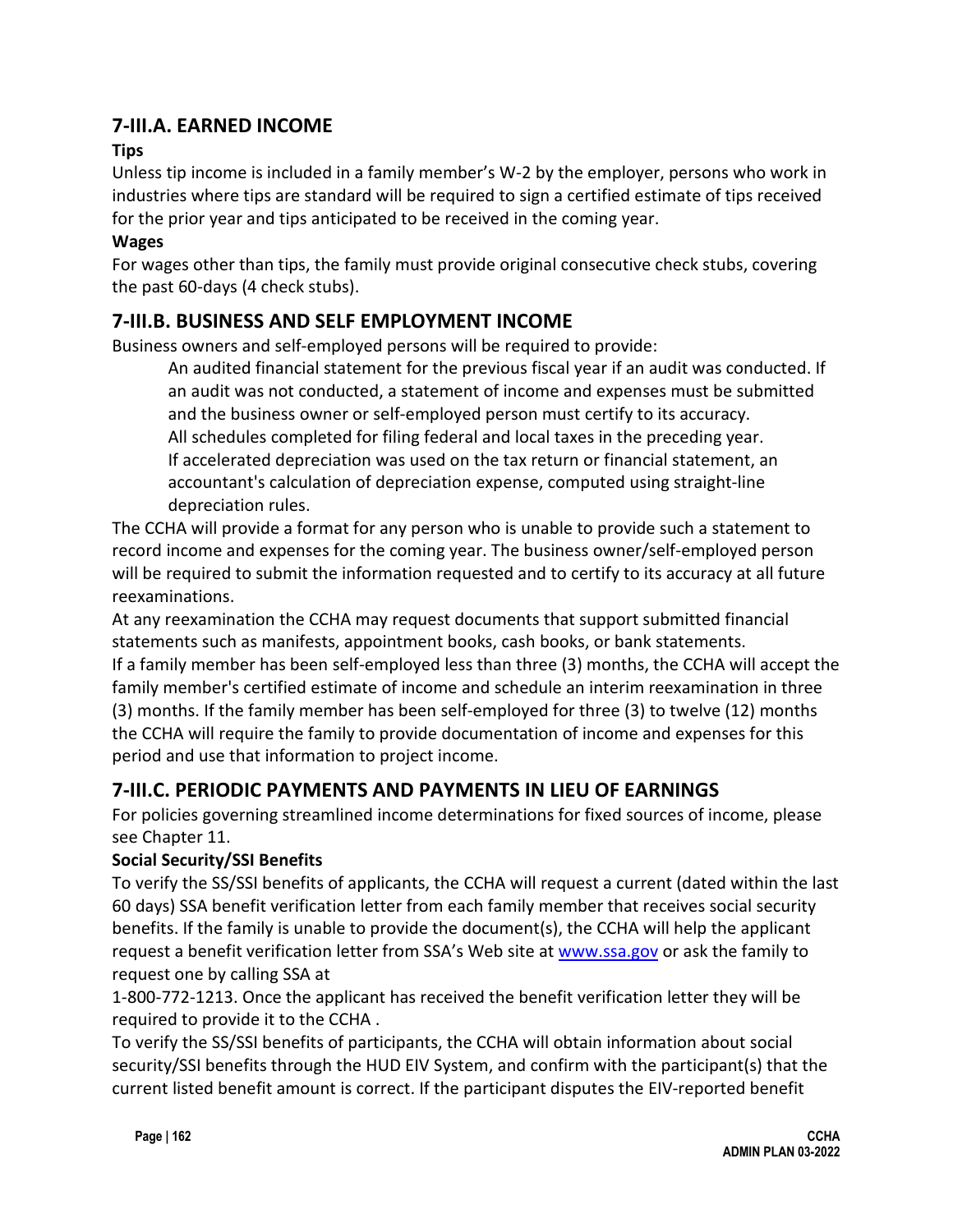amount, or if benefit information is not available in HUD systems, the CCHA will request a current SSA benefit verification letter from each family member that receives social security benefits. If the family is unable to provide the document(s) the CCHA will [help](http://help/) the participant request a benefit verification letter from SSA's Web site at [www.ssa.gov](http://www.ssa.gov/) or ask the family to request one by calling SSA at 1-800-772-1213. Once the participant has received the benefit verification letter they will be required to provide it to the CCHA .

## **7-III.D. ALIMONY OR CHILD SUPPORT**

The methods the CCHA will use to verify alimony and child support payments differ depending on whether the family declares that it receives regular payments.

If the family declares that it *receives regular payments*, verification will be obtained in the following order of priority:

Copies of the receipts and/or payment stubs for the 60 days prior to CCHA request

Third-party verification form from the state or local child support enforcement agency

Third-party verification form from the person paying the support Family's self-certification of amount received

If the family declares that it *receives irregular or no payments*, in addition to the verification process listed above, the family must provide evidence that it has taken all reasonable efforts to collect amounts due. This may include:

A statement from any agency responsible for enforcing payment that shows the family has requested enforcement and is cooperating with all enforcement efforts

If the family has made independent efforts at collection, a written statement from the attorney or other collection entity that has assisted the family in these efforts

*Note:* Families are not required to undertake independent enforcement action.

## **7-III.E. ASSETS AND INCOME FROM ASSETS**

## **Assets Disposed of for Less than Fair Market Value**

The family must certify whether any assets have been disposed of for less than fair market value in the preceding two years. The CCHA needs to verify only those certifications that warrant documentation [HCV GB, p. 5-28].

The CCHA will verify the value of assets disposed of only if:

The CCHA does not already have a reasonable estimation of its value from previously collected information, or

The amount reported by the family in the certification appears obviously in error.

Example 1: An elderly participant reported a \$10,000 certificate of deposit at the last annual reexamination and the CCHA verified this amount. Now the person reports that she has given this \$10,000 to her son. The CCHA has a reasonable estimate of the value of the asset; therefore, reverification of the value of the asset is not necessary. Example 2: A family member has disposed of its 1/4 share of real property located in a desirable area and has valued her share at approximately \$5,000. Based upon market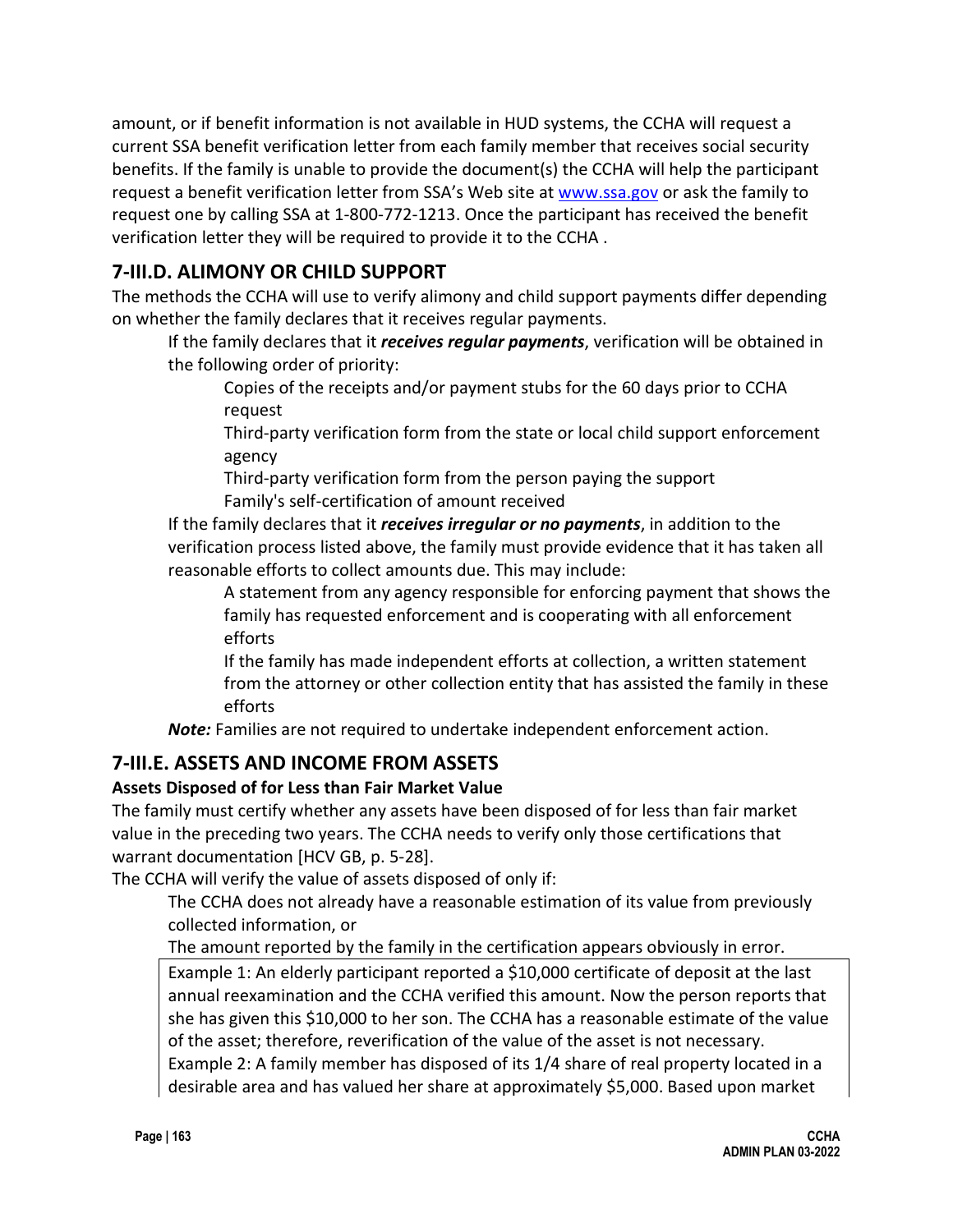conditions, this declaration does not seem realistic. Therefore, the CCHA will verify the value of this asset.

## **7-III.F. NET INCOME FROM RENTAL PROPERTY**

The family must provide:

A current executed lease for the property that shows the rental amount or certification from the current tenant

A self-certification from the family members engaged in the rental of property providing an estimate of expenses for the coming year and the most recent IRS Form 1040 with Schedule E (Rental Income).

If schedule E was not prepared, the CCHA will require the family members involved in the rental of property to provide a self-certification of income and expenses for the previous year and may request documentation to support the statement including: tax statements, insurance invoices, bills for reasonable maintenance and utilities, and bank statements or amortization schedules showing monthly interest expense.

## **7-III.G. RETIREMENT ACCOUNTS**

The CCHA will accept written third-party documents supplied by the family as evidence of the status of retirement accounts.

The type of original document that will be accepted depends upon the family member's retirement status.

*Before* retirement, the CCHA will accept an original document from the entity holding the account with a date that shows it is the most recently scheduled statement for the account but in no case earlier than 6 months from the effective date of the examination. *Upon* retirement, the CCHA will accept an original document from the entity holding the account that reflects any distributions of the account balance, any lump sums taken and any regular payments.

*After* retirement, the CCHA will accept an original document from the entity holding the account dated no earlier than 12 months before that reflects any distributions of the account balance, any lump sums taken and any regular payments.

## **7-III.H. INCOME FROM EXCLUDED SOURCES**

A detailed discussion of excluded income is provided in Chapter 6, Part I.HUD guidance on verification of excluded income draws a distinction between income which is fully excluded and income which is only partially excluded.

For fully excluded income, the CCHA is **not** required to follow the verification hierarchy, document why third-party verification is not available, or report the income on the 50058. Fully excluded income is defined as income that is entirely excluded from the annual income determination (for example, food stamps, earned income of a minor, or foster care funds) [Notice PIH 2013-04].

CCHA s may accept a family's signed application or reexamination form as self-certification of fully excluded income. They do not have to require additional documentation. However, if there is any doubt that a source of income qualifies for full exclusion, CCHA s have the option of requiring additional verification.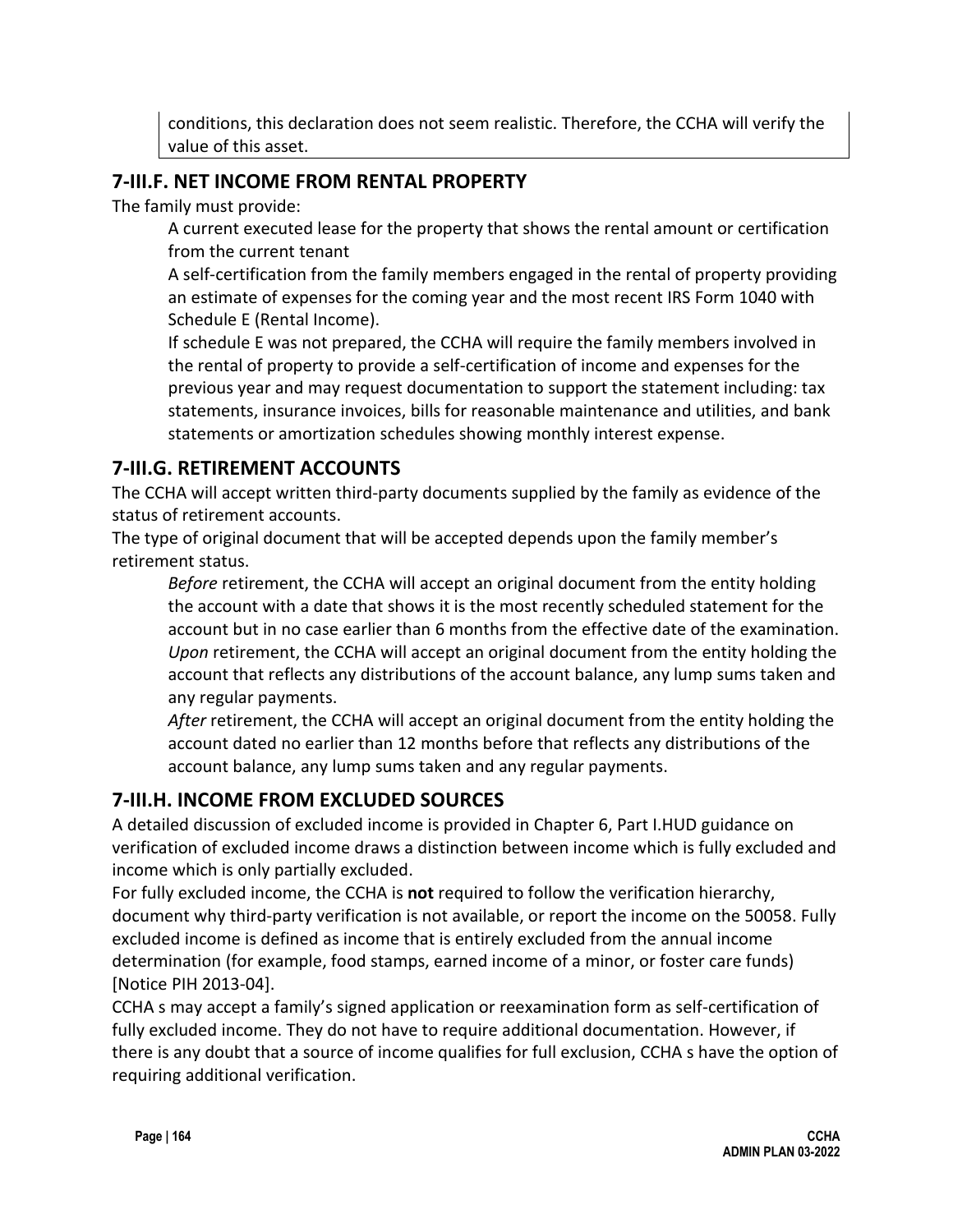For partially excluded income, the CCHA **is** required to follow the verification hierarchy and all applicable regulations, and to report the income on the 50058. Partially excluded income is defined as income where only a certain portion of what is reported by the family qualifies to be excluded and the remainder is included in annual income (for example, the income of an adult full-time student, or income excluded under the earned income disallowance).

The CCHA will accept the family's self-certification as verification of fully excluded income. The CCHA may request additional documentation if necessary to document the income source. The CCHA will verify the source and amount of partially excluded income as described in Part 1 of this chapter.

## **7-III.I. ZERO ANNUAL INCOME STATUS**

The CCHA will check UIV sources and/or request information from third-party sources to verify that certain forms of income such as unemployment benefits, TANF, SS, SSI, and earnings are not being received by families claiming to have zero annual income.

## **7-III.J. STUDENT FINANCIAL ASSISTANCE [Notice PIH 2015-21]**

Any financial assistance, in excess of amounts received for tuition, fees, and other required charges that a person attending an institution of higher education receives under the Higher Education Act of 1965, from private sources, or from an institution of higher education must be considered income unless the student is over the age of 23 with dependent children or is residing with parents who are seeking or receiving HCV assistance [24 CFR 5.609(b)(9) and FR 4/10/06].

For students over the age of 23 with dependent children or students residing with parents who are seeking or receiving HCV assistance, the full amount of student financial assistance is excluded from annual income [24 CFR 5.609(c)(6)]. The full amount of student financial assistance is also excluded for students attending schools that do not qualify as institutions of higher education (as defined in Exhibit 3-2). Excluded amounts are verified only if, without verification, the CCHA would not be able to determine whether or to what extent the income is to be excluded (see section 7-III.H).

For a student subject to having a portion of his/her student financial assistance included in annual income in accordance with 24 CFR 5.609(b)(9), the CCHA will request written third-party verification of both the source and the amount. Family-provided documents from the educational institution attended by the student will be requested, as well as documents generated by any other person or entity providing such assistance, as reported by the student. In addition, the CCHA will request written verification of the student's tuition, fees, and other required charges.

If the CCHA is unable to obtain third-party written verification of the requested information, the CCHA will pursue other forms of verification following the verification hierarchy in section 7-I.B.

## **7-III.K. parental income of students subject to eligibility restrictions**

If a student enrolled at an institution of higher education is under the age of 24, is not a veteran, is not married, does not have a dependent child, and is not a person with disabilities receiving HCV assistance as of November 30, 2005, the income of the student's parents must be considered when determining income eligibility, unless the student is determined independent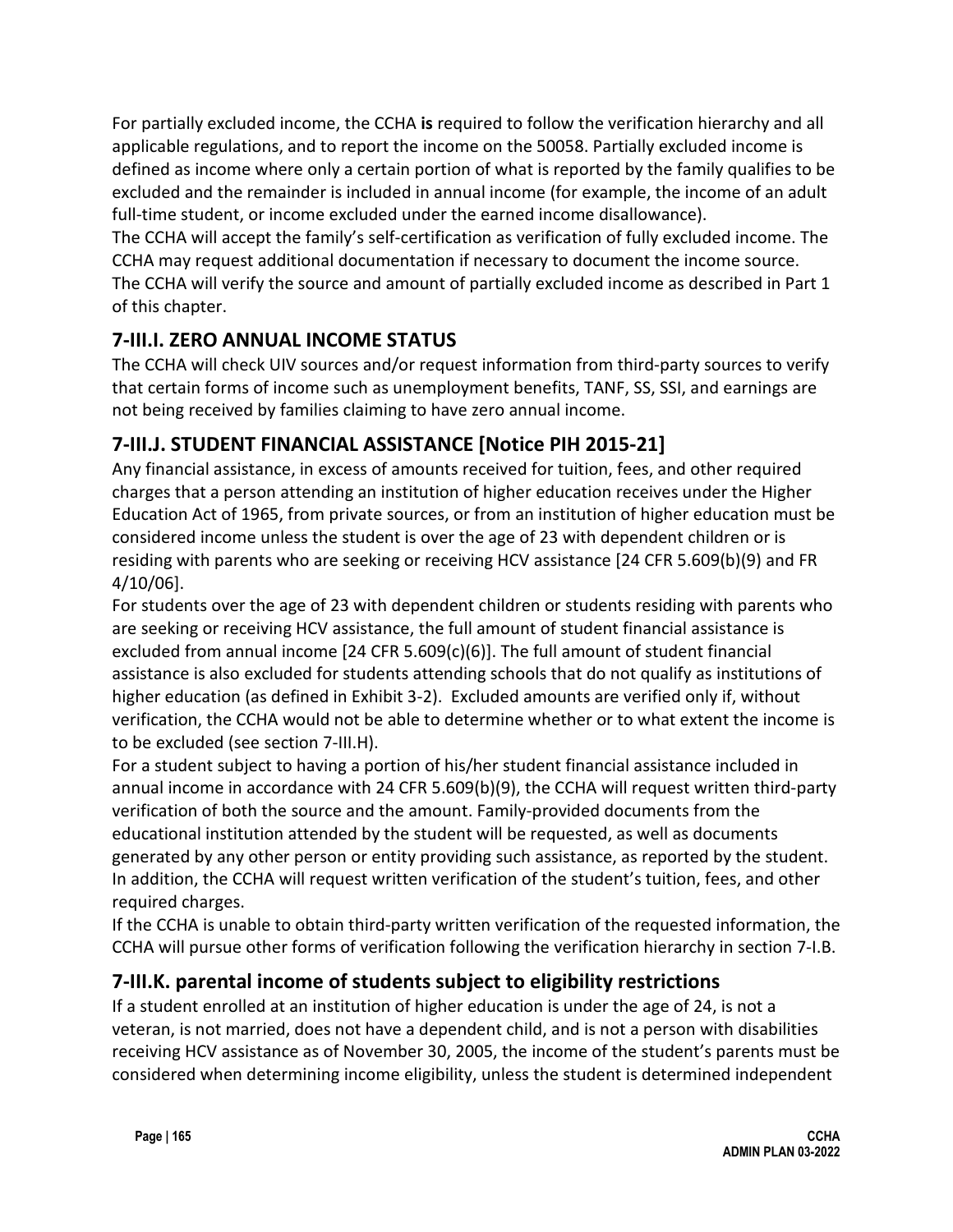from his or her parents or a *vulnerable youth* in accordance with PHA Policy [24 CFR 5.612, FR Notice 4/10/06, p. 18146, and FR Notice 9/21/16].

This provision does not apply to students residing with parents who are seeking or receiving HCV assistance. It is limited to students who are seeking or receiving assistance on their own, separately from their parents.

If the CCHA is required to determine the income eligibility of a student's parents, the CCHA will request an income declaration and certification of income from the appropriate parent(s) (as determined in section 3-II.E). The CCHA will send the request directly to the parents, who will be required to certify to their income under penalty of perjury. The parents will be required to submit the information directly to the CCHA . The required information must be submitted (postmarked) within 10 business days of the date of the CCHA 's request or within any extended timeframe approved by the CCHA .

The CCHA reserves the right to request and review supporting documentation at any time if it questions the declaration or certification. Supporting documentation may include, but is not limited to, Internal Revenue Service (IRS) tax returns, consecutive and original pay stubs, bank statements, pension benefit statements, benefit award letters, and other official and authentic documents from a federal, state, or local agency.

## **PART IV: VERIFYING MANDATORY DEDUCTIONS**

## **7-IV.A. DEPENDENT AND ELDERLY/DISABLED HOUSEHOLD DEDUCTIONS**

The dependent and elderly/disabled family deductions require only that the CCHA verify that the family members identified as dependents or elderly/disabled persons meet the statutory definitions. No further verifications are required.

### **Dependent Deduction**

See Chapter 6 (6-II.B.) for a full discussion of this deduction. The CCHA must verify that:

- Any person under the age of 18 for whom the dependent deduction is claimed is not the head, spouse, or cohead of the family and is not a foster child
- Any person age 18 or older for whom the dependent deduction is claimed is not a foster adult or live-in aide, and is a person with a disability or a full time student

## **Elderly/Disabled Family Deduction**

See Eligibility chapter for a definition of elderly and disabled families and Chapter 6 (6-II.C.) for a discussion of the deduction. The CCHA must verify that the head, spouse, or cohead is 62 years of age or older or a person with disabilities.

## **7-IV.B. MEDICAL EXPENSE DEDUCTION**

Policies related to medical expenses are found in 6-II.D. The amount of the deduction will be verified following the standard verification procedures described in Part I.

## **Amount of Expense**

Medical expenses will be verified through:

- •Written third-party documents provided by the family, such as pharmacy printouts or receipts.
- •The CCHA will make a best effort to determine what expenses from the past are likely to continue to occur in the future. The CCHA will also accept evidence of monthly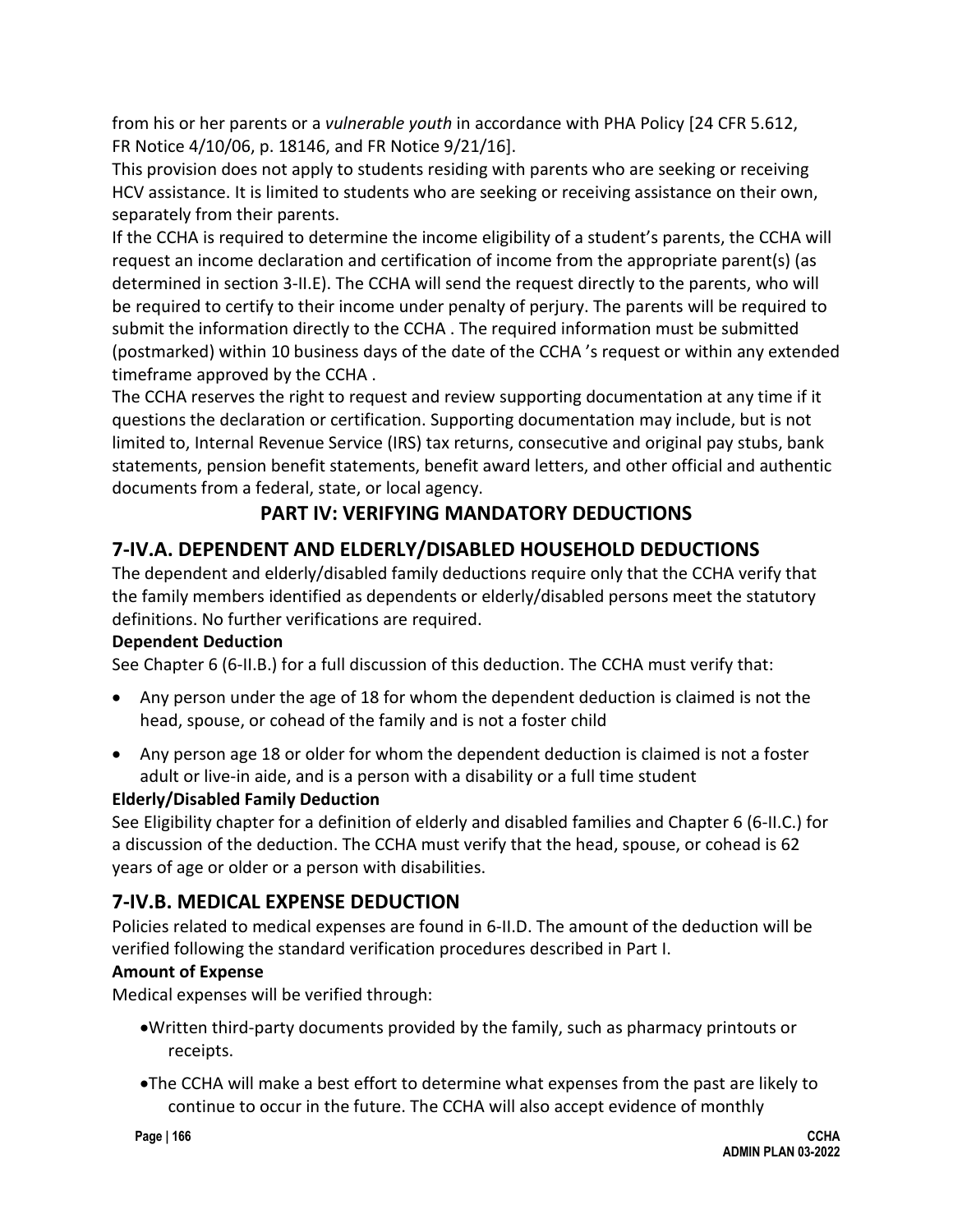payments or total payments that will be due for medical expenses during the upcoming 12 months.

- •Written third-party verification forms, if the family is unable to provide acceptable documentation.
- •If third-party or document review is not possible, written family certification as to costs anticipated to be incurred during the upcoming 12 months.

In addition, the CCHA must verify that:

- The household is eligible for the deduction.
- The costs to be deducted are qualified medical expenses.
- The expenses are not paid for or reimbursed by any other source.
- Costs incurred in past years are counted only once.

### **Eligible Household**

The medical expense deduction is permitted only for households in which the head, spouse, or cohead is at least 62, or a person with disabilities. The CCHA must verify that the family meets the definition of an elderly or disabled family provided in the Eligibility chapter and as described in Chapter 7 (7-IV.A.) of this plan.

### **Qualified Expenses**

To be eligible for the medical expenses deduction, the costs must qualify as medical expenses. See Chapter 6 (6-II.D.) for the CCHA 's policy on what counts as a medical expense.

### **Unreimbursed Expenses**

To be eligible for the medical expenses deduction, the costs must not be reimbursed by another source.

The family will be required to certify that the medical expenses are not paid or reimbursed to the family from any source. If expenses are verified through a third party, the third party must certify that the expenses are not paid or reimbursed from any other source.

### **Expenses Incurred in Past Years**

When anticipated costs are related to on-going payment of medical bills incurred in past years, the CCHA will verify:

The anticipated repayment schedule

The amounts paid in the past, and

Whether the amounts to be repaid have been deducted from the family's annual income in past years

## **7-IV.C. DISABILITY ASSISTANCE EXPENSES**

Policies related to disability assistance expenses are found in 6-II.E. The amount of the deduction will be verified following the standard verification procedures described in Part I.

## **Amount of Expense**

## *Attendant Care*

The CCHA will accept written third-party documents provided by the family.

If family-provided documents are not available, the CCHA will provide a third-party verification form directly to the care provider requesting the needed information.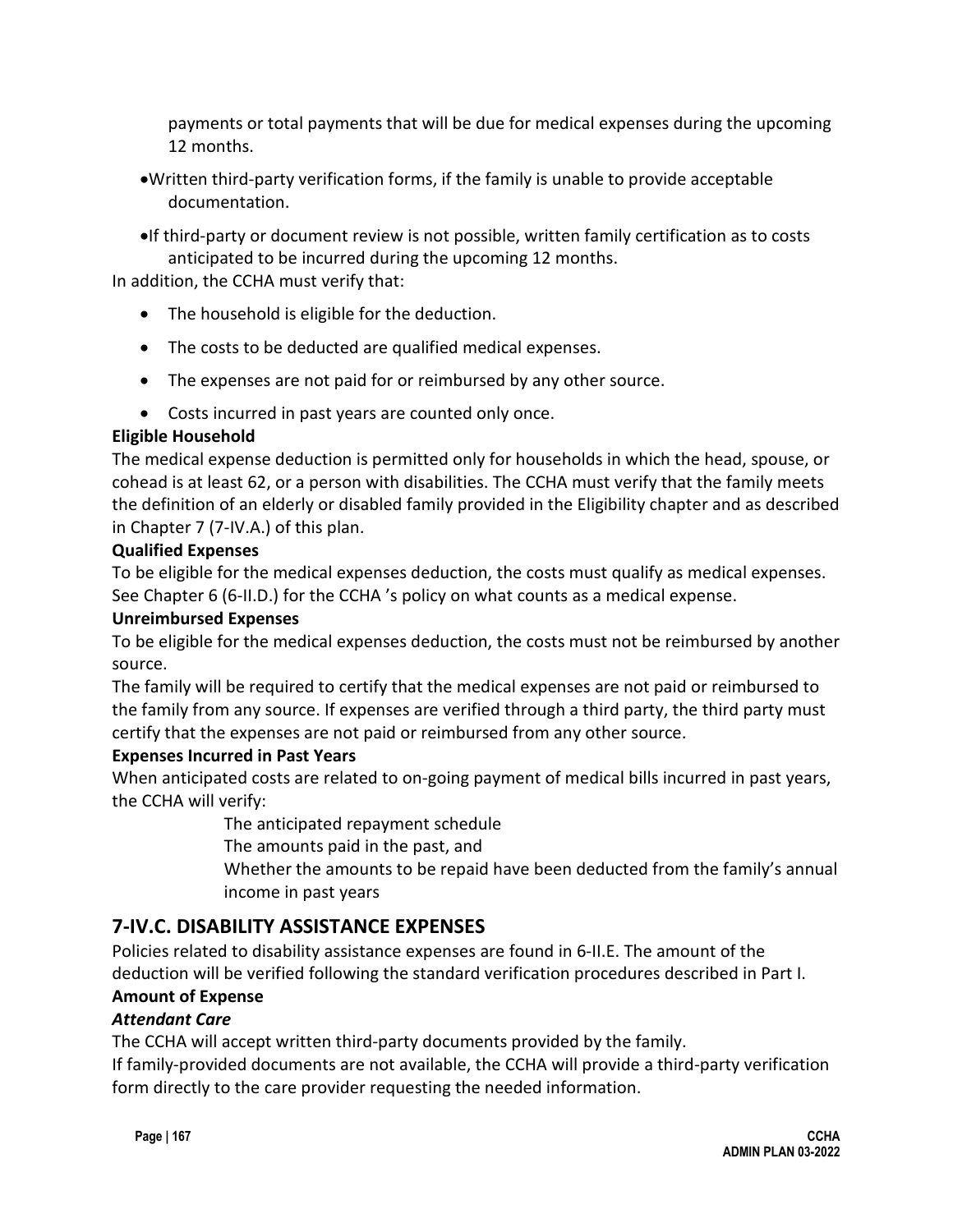Expenses for attendant care will be verified through:

Written third-party documents provided by the family, such as receipts or cancelled checks.

Third-party verification form signed by the provider, if family-provided documents are not available.

If third-party verification is not possible, written family certification as to costs anticipated to be incurred for the upcoming 12 months.

#### *Auxiliary Apparatus*

Expenses for auxiliary apparatus will be verified through:

Written third-party documents provided by the family, such as billing statements for purchase of auxiliary apparatus, or other evidence of monthly payments or total payments that will be due for the apparatus during the upcoming 12 months. Third-party verification form signed by the provider, if family-provided documents are not available.

If third-party verification is not possible, written family certification of estimated apparatus costs for the upcoming 12 months.

In addition, the CCHA must verify that:

- The family member for whom the expense is incurred is a person with disabilities (as described in 7-II.F above).
- The expense permits a family member, or members, to work (as described in 6-II.E.).
- The expense is not reimbursed from another source (as described in 6-II.E.).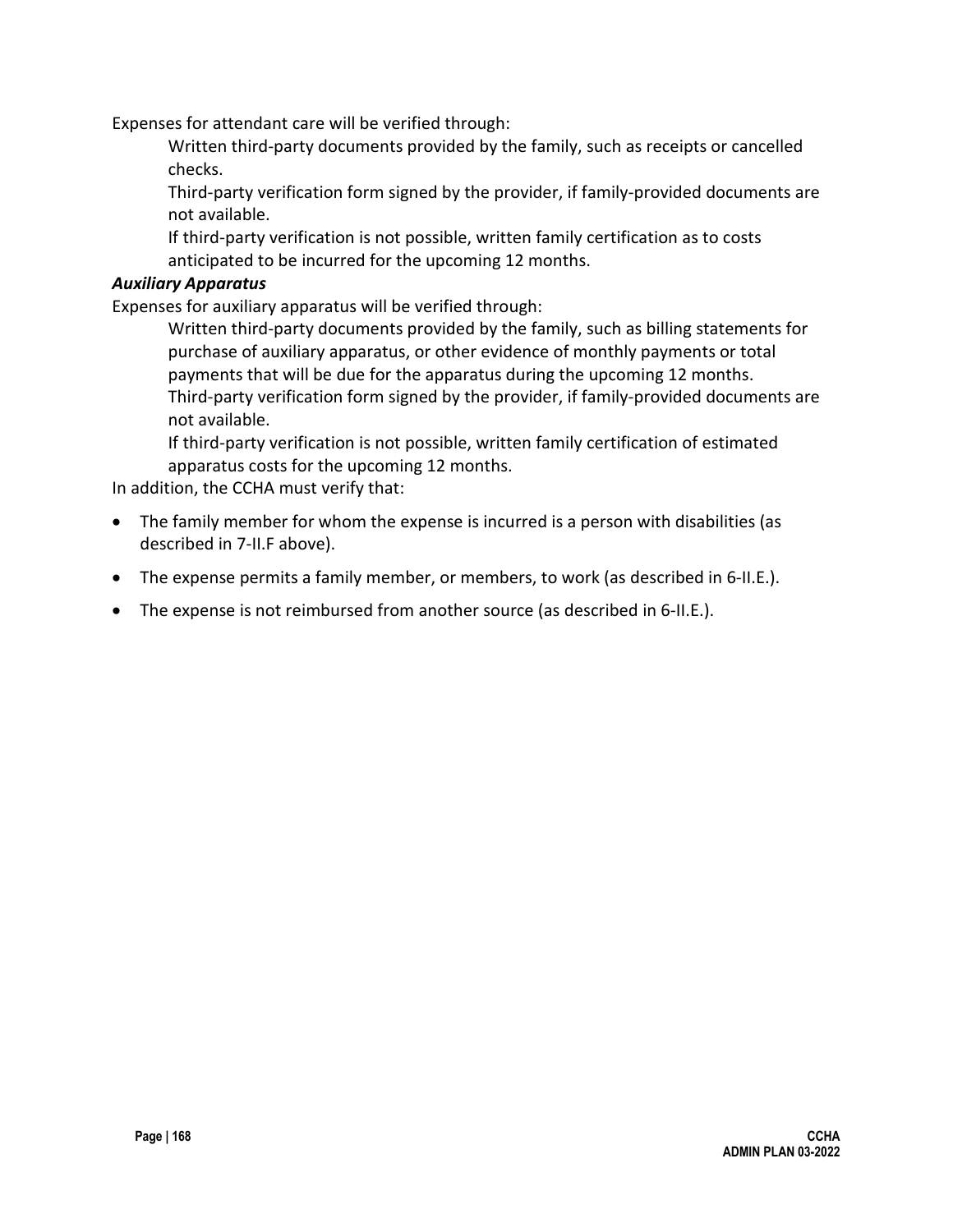#### **Family Member is a Person with Disabilities**

To be eligible for the disability assistance expense deduction, the costs must be incurred for attendant care or auxiliary apparatus expense associated with a person with disabilities. The CCHA will verify that the expense is incurred for a person with disabilities (See 7-II.F.).

#### **Family Member(s) Permitted to Work**

The CCHA must verify that the expenses claimed actually enable a family member, or members, (including the person with disabilities) to work.

The CCHA will request third-party verification from a rehabilitation agency or knowledgeable medical professional indicating that the person with disabilities requires attendant care or an auxiliary apparatus to be employed, or that the attendant care or auxiliary apparatus enables another family member, or members, to work (See 6-II.E.). This documentation may be provided by the family.

If third-party verification has been attempted and is either unavailable or proves unsuccessful, the family must certify that the disability assistance expense frees a family member, or members (possibly including the family member receiving the assistance), to work.

#### **Unreimbursed Expenses**

To be eligible for the disability expenses deduction, the costs must not be reimbursed by another source.

The family will be required to certify that attendant care or auxiliary apparatus expenses are not paid by or reimbursed to the family from any source.

## **7-IV.D. CHILD CARE EXPENSES**

Policies related to child care expenses are found in Chapter 6 (6-II.F). The amount of the deduction will be verified following the standard verification procedures described in Part I of this chapter. In addition, the CCHA must verify that:

- •The child is eligible for care (12 or younger).
- •The costs claimed are not reimbursed.
- •The costs enable a family member to work, actively seek work, or further their education.
- •The costs are for an allowable type of child care.
- •The costs are reasonable.

#### **Eligible Child**

To be eligible for the child care deduction, the costs must be incurred for the care of a child under the age of 13. The CCHA will verify that the child being cared for (including foster children) is under the age of 13 (See 7-II.C.).

#### **Unreimbursed Expense**

To be eligible for the child care deduction, the costs must not be reimbursed by another source. The family (and the care provider) will be required to certify that the child care expenses are not paid or reimbursed to the family from any source.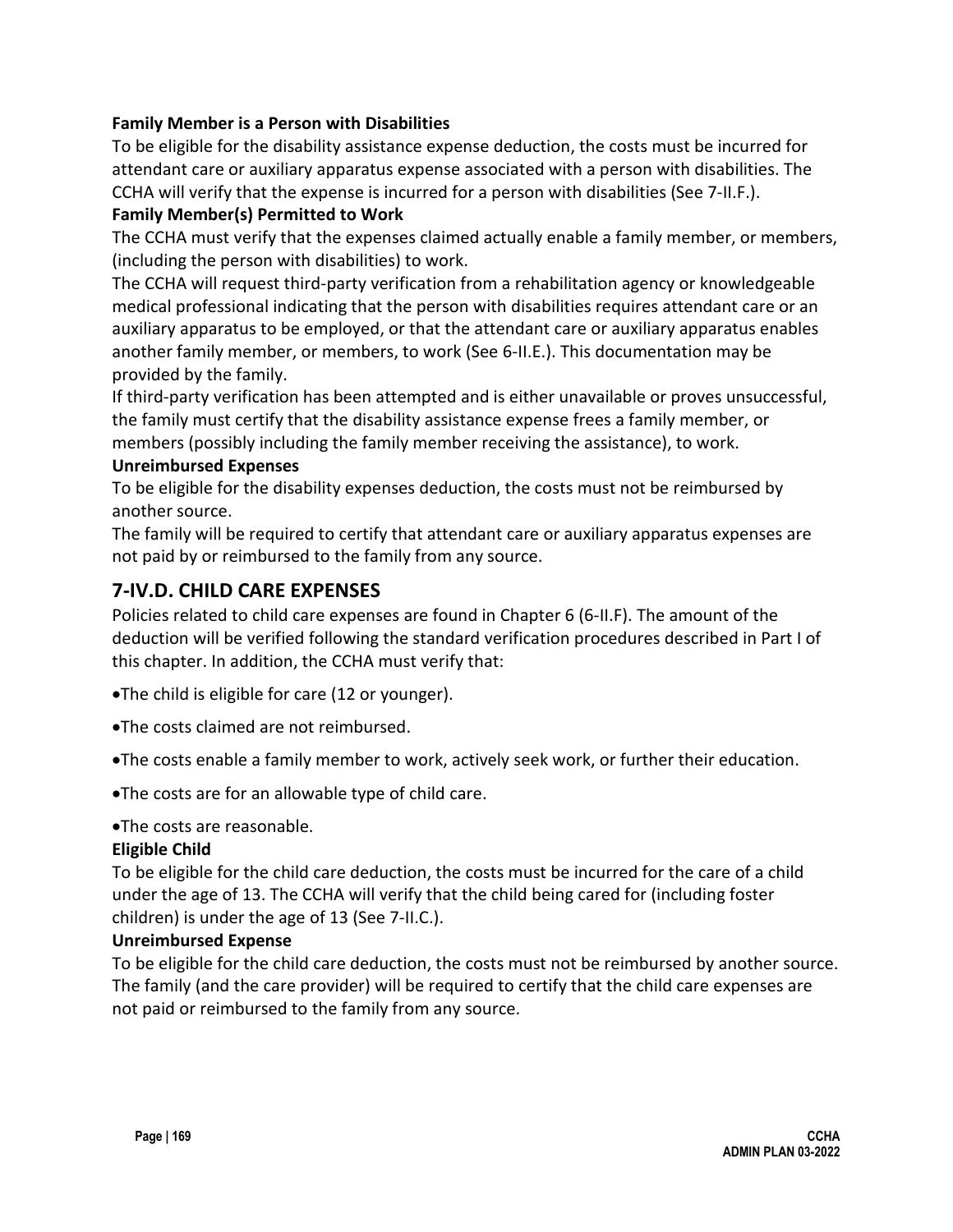### **Pursuing an Eligible Activity**

The CCHA must verify that the family member(s) that the family has identified as being enabled to seek work, pursue education, or be gainfully employed, are actually pursuing those activities. *Information to be gathered*

The CCHA will verify information about how the schedule for the claimed activity relates to the hours of care provided, the time required for transportation, the time required for study (for students), the relationship of the family member(s) to the child, and any special needs of the child that might help determine which family member is enabled to pursue an eligible activity. *Seeking Work*

Whenever possible the CCHA will use documentation from a state or local agency that monitors work-related requirements (e.g., welfare or unemployment). In such cases the CCHA will request family-provided verification from the agency of the member's job seeking efforts to date, and require the family to submit to the CCHA any reports provided to the other agency. In the event third-party verification is not available, the CCHA will provide the family with a form on which the family member must record job search efforts. The CCHA will review this information at each subsequent reexamination for which this deduction is claimed. *Furthering Education*

The CCHA will request third-party documentation to verify that the person permitted to further his or her education by the child care is enrolled and provide information about the timing of classes for which the person is registered. The documentation may be provided by the family.

### *Gainful Employment*

The CCHA will seek third-party verification of the work schedule of the person who is permitted to work by the child care. In cases in which two or more family members could be permitted to work, the work schedules for all relevant family members may be verified. The documentation may be provided by the family.

### **Allowable Type of Child Care**

The type of care to be provided is determined by the family, but must fall within certain guidelines, as discussed in Chapter 6.

The CCHA will verify that the type of child care selected by the family is allowable, as described in Chapter 6 (6-II.F).

The CCHA will verify that the fees paid to the child care provider cover only child care costs (e.g., no housekeeping services or personal services) and are paid only for the care of an eligible child (e.g., prorate costs if some of the care is provided for ineligible family members).

The CCHA will verify that the child care provider is not an assisted family member. Verification will be made through the head of household's declaration of family members who are expected to reside in the unit.

### **Reasonableness of Expenses**

Only reasonable child care costs can be deducted.

The actual costs the family incurs will be compared with the CCHA 's established standards of reasonableness for the type of care in the locality (Texas Department of Health and Human Services) to ensure that the costs are reasonable.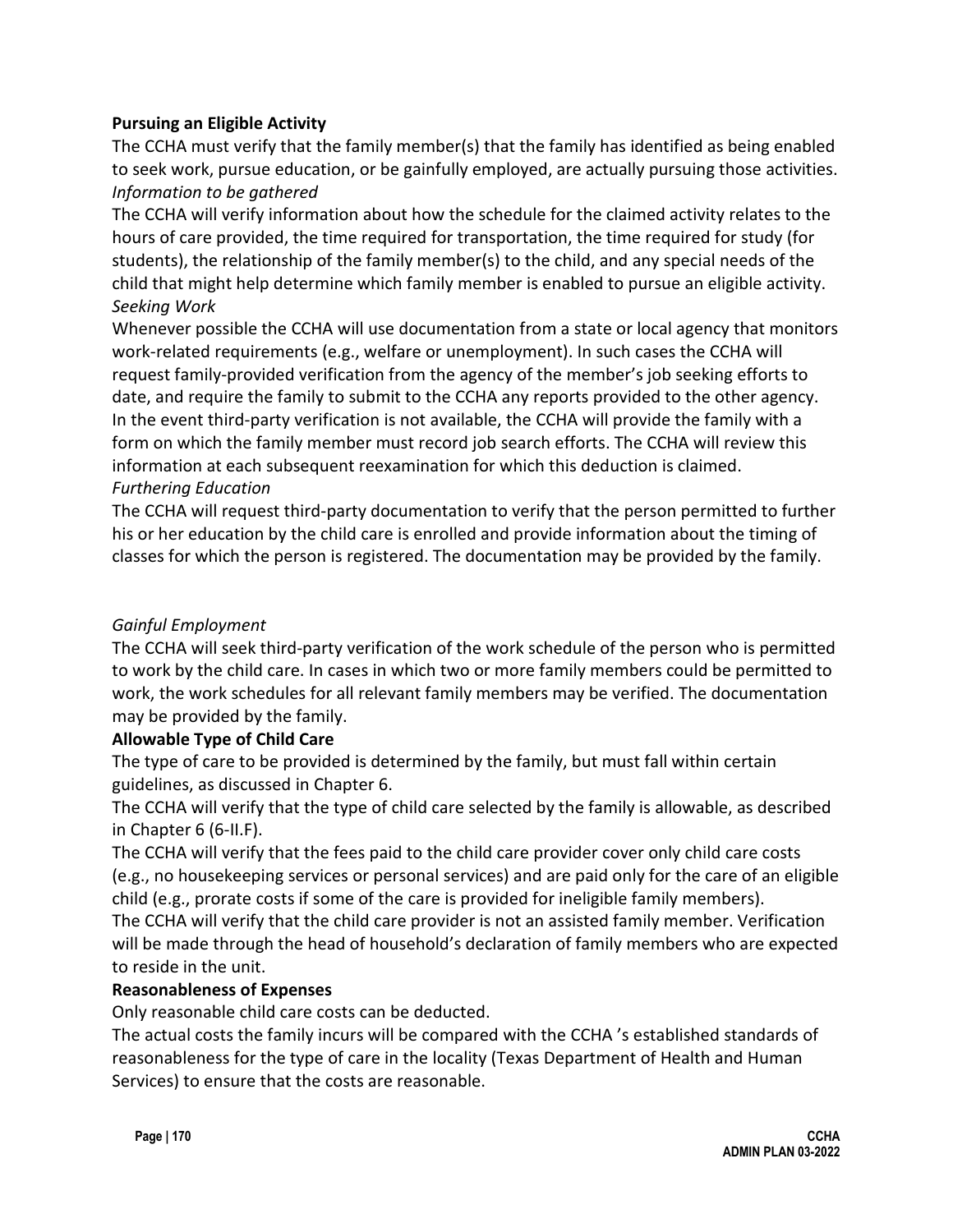If the family presents a justification for costs that exceed typical costs in the area, the CCHA will request additional documentation, as required, to support a determination that the higher cost is appropriate.